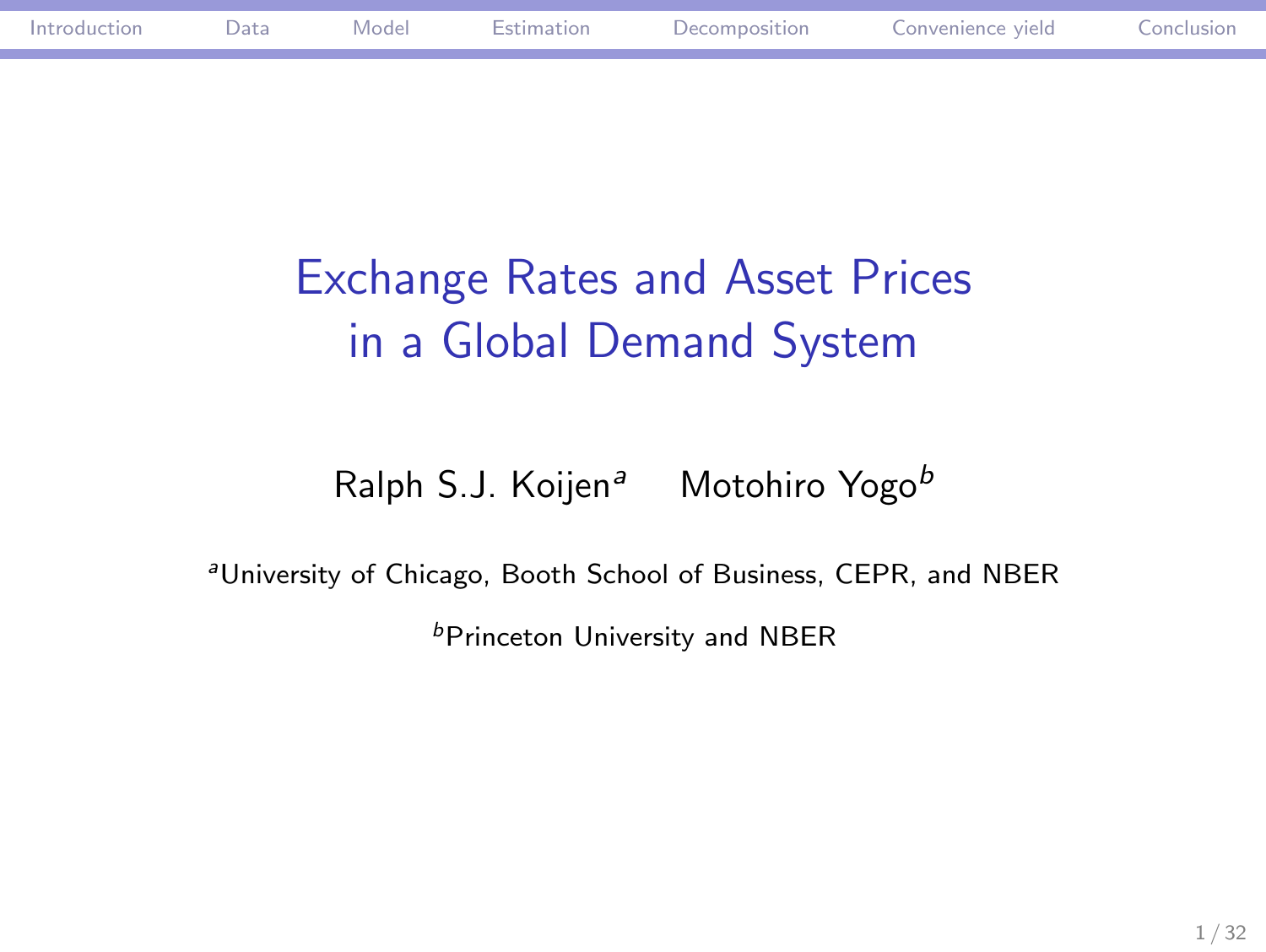## Research agenda: Demand system asset pricing

- $\blacktriangleright$  Important policy questions regarding financial markets and the real economy involve shifts in asset quantities.
	- $\blacktriangleright$  E.g., asset purchase programs, growth of ESG mandates, global savings gluts across countries and the wealth distribution.
- $\triangleright$  To quantify the impact of demand shocks, we need a model of how investors substitute across asset classes and countries.
- $\triangleright$  Demand system asset pricing: Asset pricing models that explain prices, fundamentals, and portfolio holdings jointly.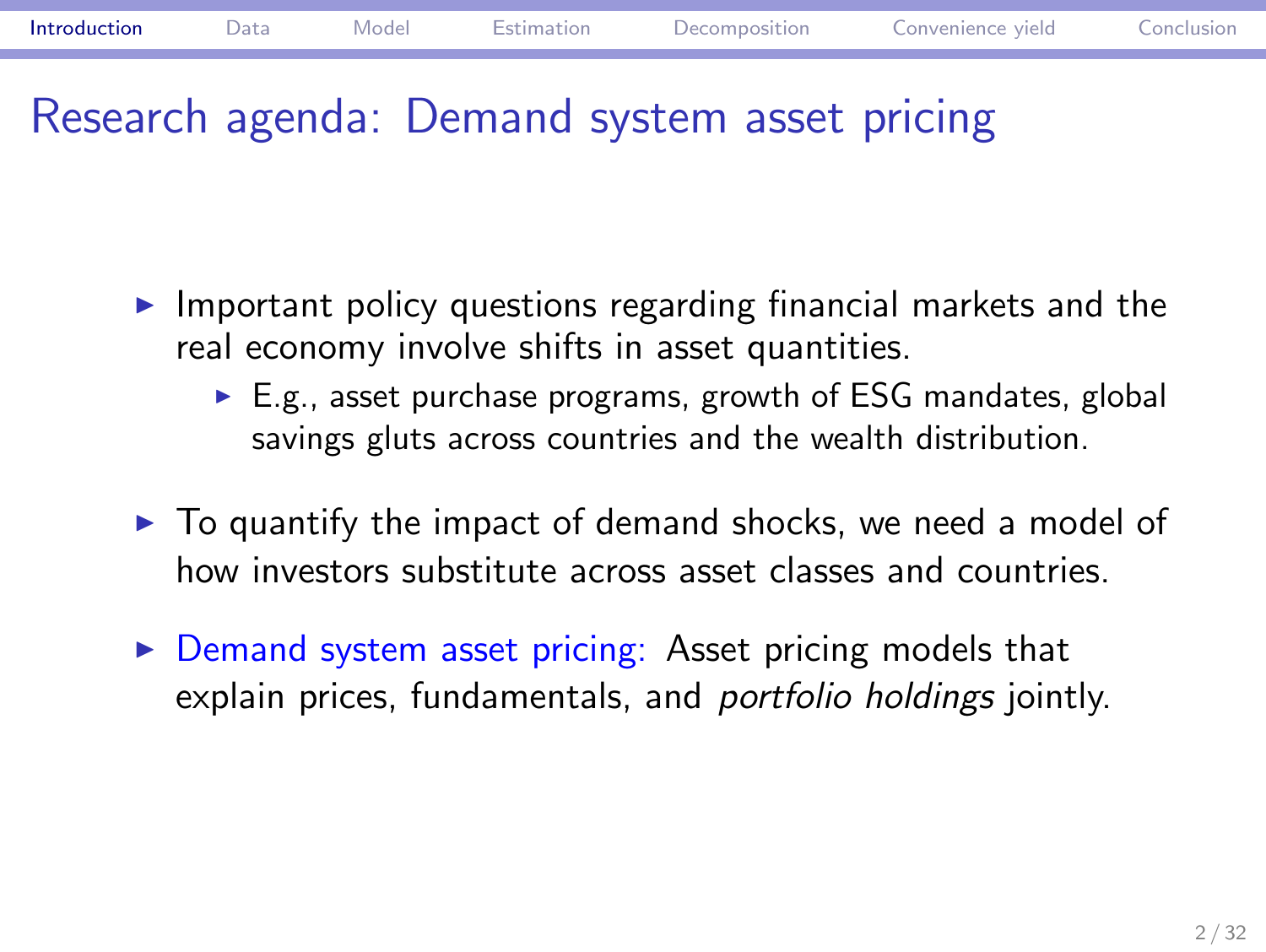

# The role of global investors: Evidence from the PSPP



 $\blacktriangleright$  Who accommodates asset purchases by the Eurosystem from 2015.Q2-2017.Q4?

Source: Koijen, Koulischer, Nguyen, and Yogo (2020, JFE, forthcoming)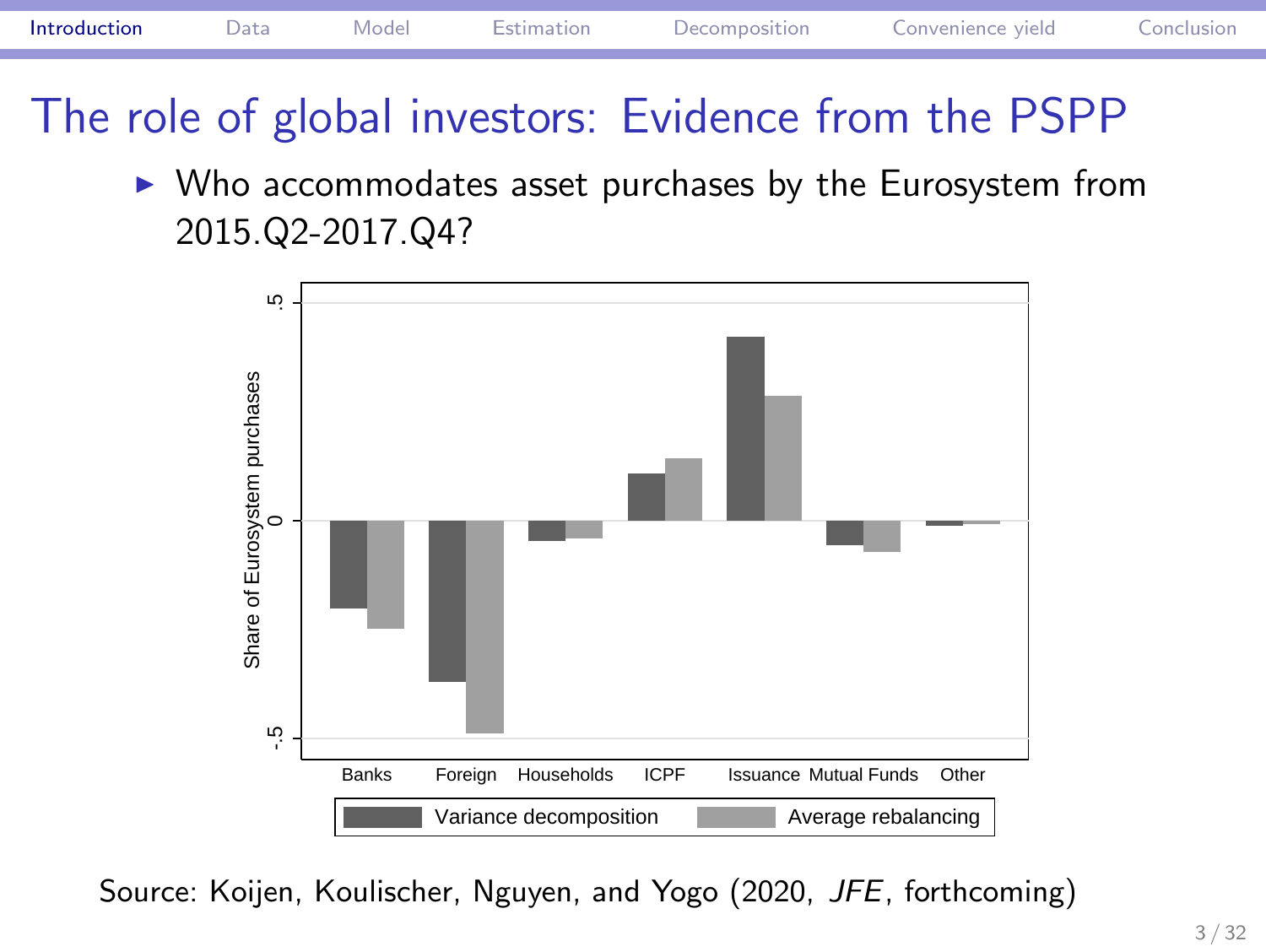# Why do asset prices and exchange rates move?

- $\blacktriangleright$  Asset pricing = Portfolio choice + Market clearing.
	- $\blacktriangleright$  Match cross-country holdings together with asset prices.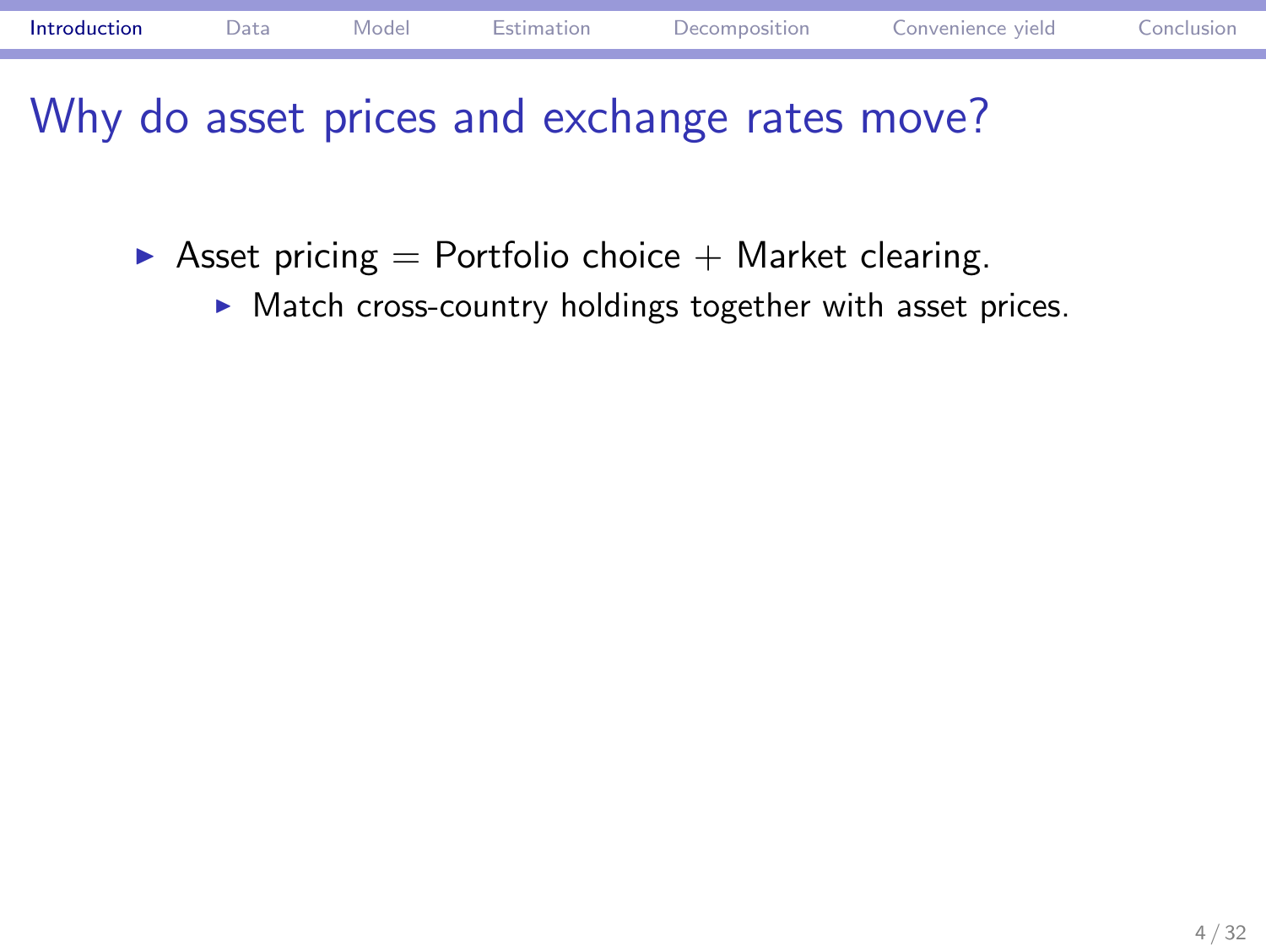## Why do asset prices and exchange rates move?

- $\blacktriangleright$  Asset pricing = Portfolio choice + Market clearing.
	- $\blacktriangleright$  Match cross-country holdings together with asset prices.
- $\blacktriangleright$  The demand of global investors.
	- $\blacktriangleright$  Hold financial assets across asset classes and countries.
	- $\triangleright$  Demand depends macroeconomic fundamentals and their expectations (latent demand).
- $\blacktriangleright$  The supply of debt and equity by firms.
- $\blacktriangleright$  Policy.
	- $\blacktriangleright$  Short-term rates.
	- $\triangleright$  Debt quantities through fiscal and monetary policy.
	- $\blacktriangleright$  Foreign exchange reserves: Central banks hold foreign assets.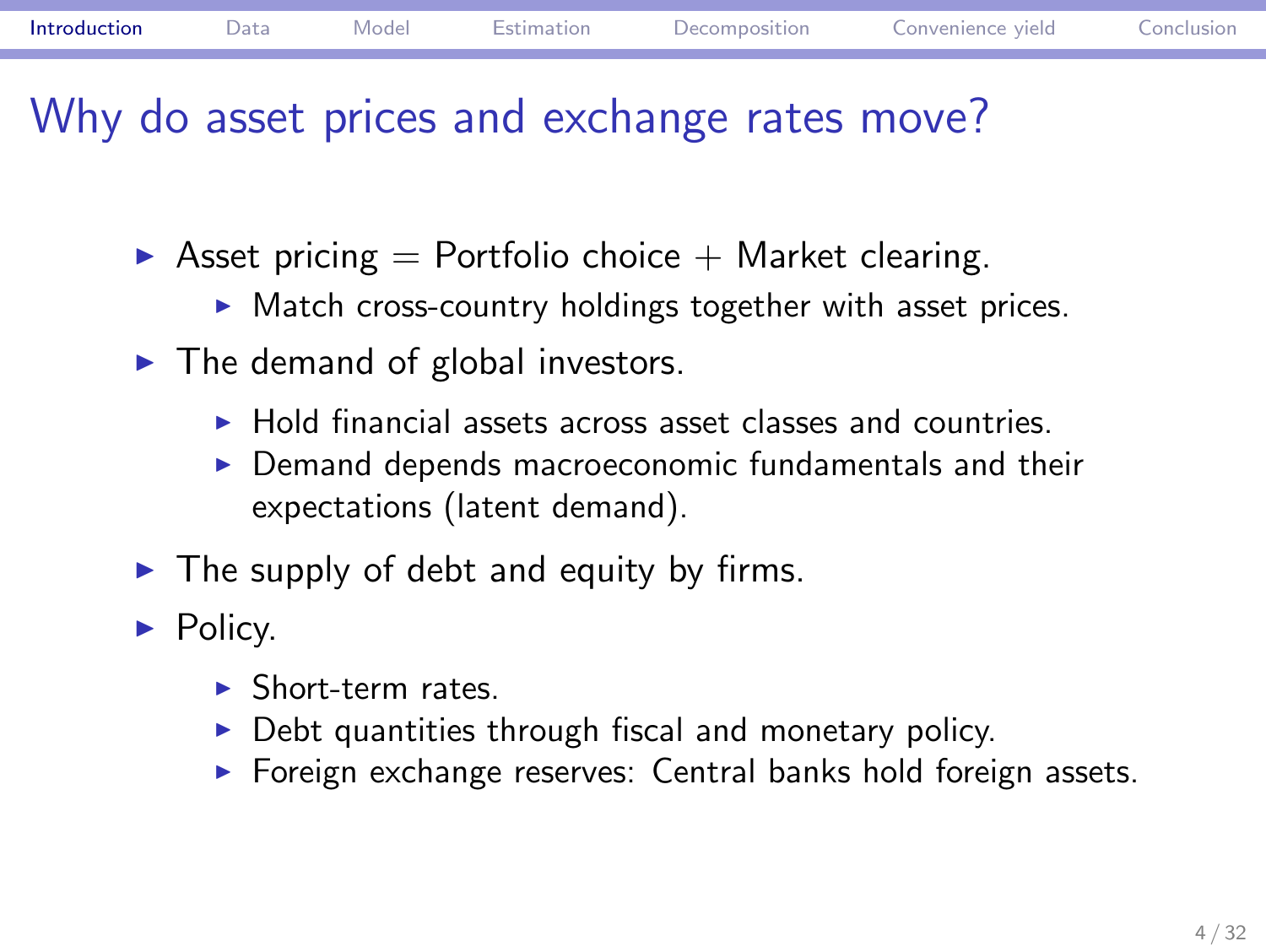### **Outline**

- $\triangleright$  Data on global financial markets for 2002-2017.
	- $\blacktriangleright$  Exchange rates, asset prices, and macro variables across 36 countries.
	- ▶ Cross-country holdings from IMF's Coordinated Portfolio Investment Survey.
- $\blacktriangleright$  A demand system approach to
	- $\triangleright$  Decompose variation in exchange rates and asset prices.
	- Interpret the dynamics in European debt markets during the sovereign debt crisis and thereafter.
	- $\triangleright$  Estimate convenience yield on US assets.
- $\blacktriangleright$  In progress: Use the demand system approach for real-time policy analysis.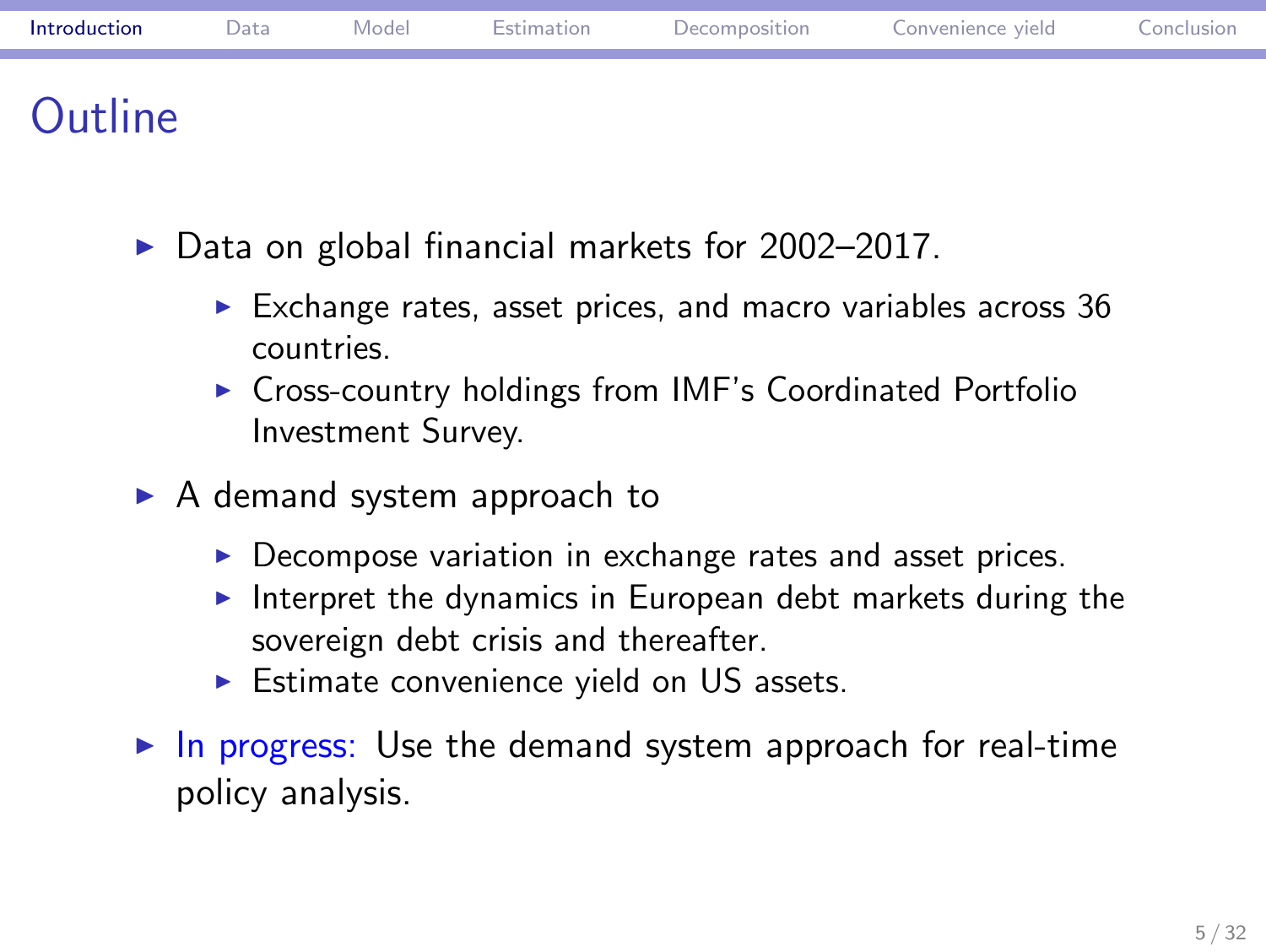## Investors, assets, and the definition of supply

- $\blacktriangleright$  Investors: 88 countries and foreign exchange reserves.
	- $\blacktriangleright$  Reserves: Central bank holdings of foreign assets.
- $\triangleright$  36 issuer countries with complete data on asset prices and characteristics.
	- $\blacktriangleright$  All 22 countries in the MSCI World Index.
	- $\blacktriangleright$  14 of 21 countries in the MSCI Emerging Markets Index.
	- $\triangleright$  Other countries aggregated as "outside asset" for each asset class.
- $\blacktriangleright$  Define supply as
	- $\blacktriangleright$  Debt: Total amount held by foreigners.
	- $\blacktriangleright$  Equity: Total stock market capitalization.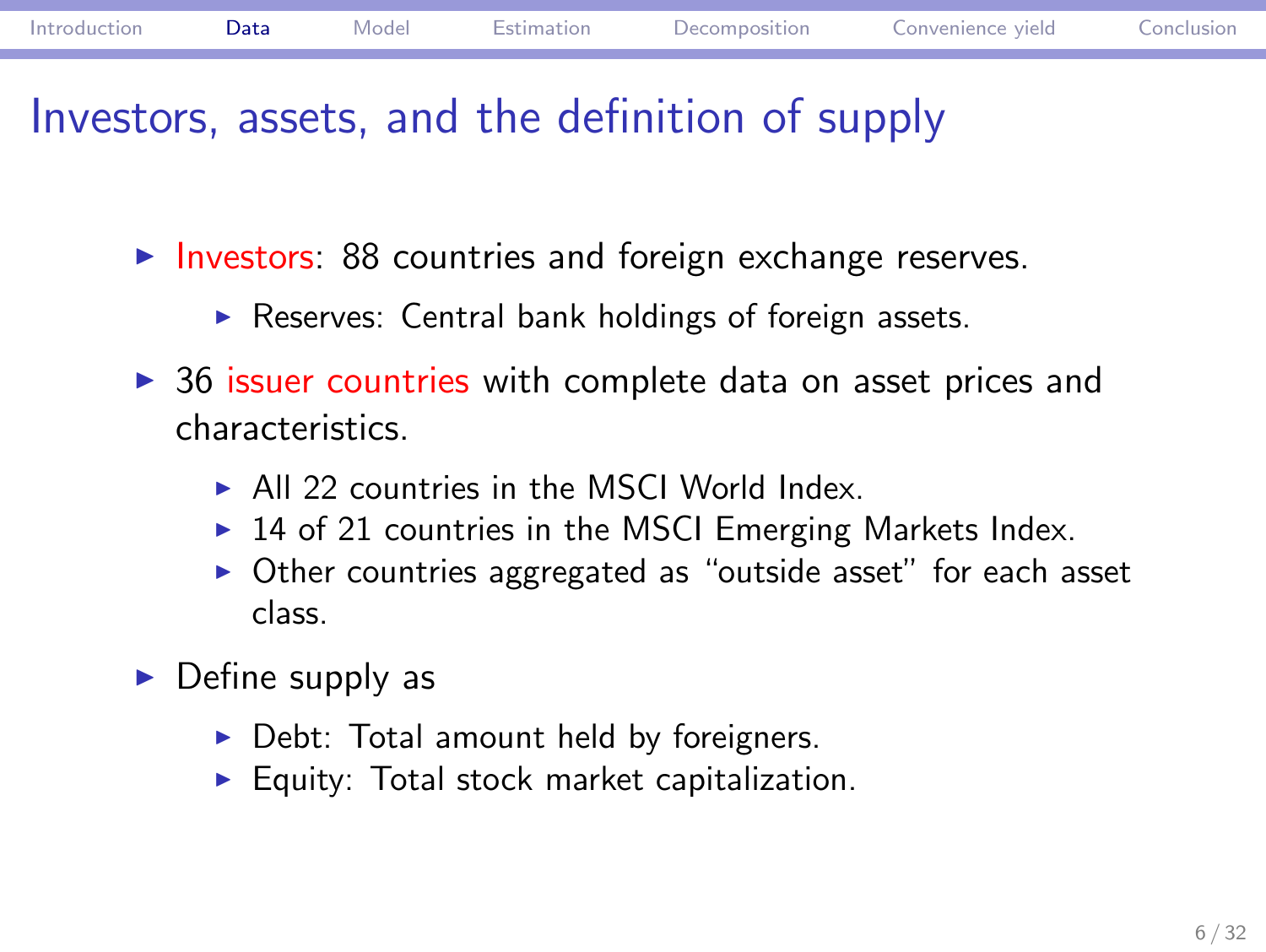# Top ten investors by asset class

| Short-term debt      |                        | Long-term debt       |                        | Equity               |                        |  |
|----------------------|------------------------|----------------------|------------------------|----------------------|------------------------|--|
| Investor             | <b>Billion</b><br>US\$ | Investor             | <b>Billion</b><br>US\$ | Investor             | <b>Billion</b><br>US\$ |  |
| Reserves             | 912                    | Reserves             | 4.381                  | <b>United States</b> | 32.799                 |  |
| Ireland              | 527                    | Japan                | 2.176                  | China                | 8.194                  |  |
| <b>United States</b> | 488                    | <b>United States</b> | 2.165                  | Japan                | 5.343                  |  |
| Luxembourg           | 361                    | Germany              | 2,002                  | Hong Kong            | 4,198                  |  |
| France               | 215                    | Luxembourg           | 1.995                  | United Kingdom       | 2,867                  |  |
| Cayman Islands       | 188                    | France               | 1.489                  | Canada               | 2.846                  |  |
| United Kingdom       | 126                    | Ireland              | 1.317                  | France               | 1,971                  |  |
| Hong Kong            | 111                    | United Kingdom       | 1.038                  | Luxembourg           | 1,952                  |  |
| Singapore            | 84                     | <b>Netherlands</b>   | 909                    | India                | 1,828                  |  |
| Switzerland          | 55                     | Cayman Islands       | 834                    | Australia            | 1,629                  |  |

 $\triangleright$  Offshore financial centers: Ireland, Luxembourg, and Cayman Islands.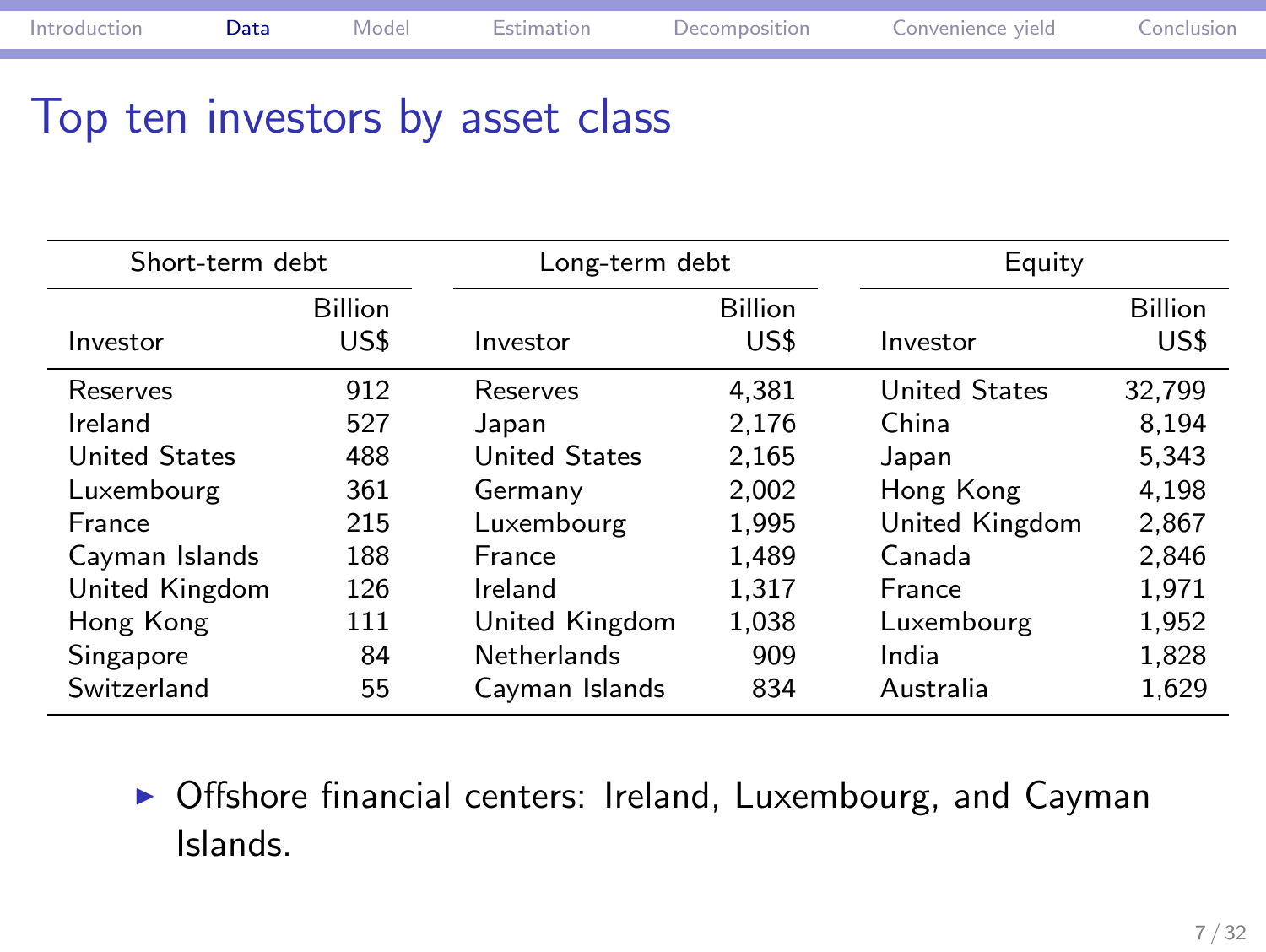### Relative quantities and prices

- $\blacktriangleright$  Fiscal and monetary policy affect the supply of debt.
- $\triangleright$  Lower supply of long-term debt in the Euro area, relative to the US, implies that
	- $\blacktriangleright$  The long-term yield falls.
	- $\blacktriangleright$  Exchange rate response depends on the change in short-term debt (e.g. quantitative easing).
- $\blacktriangleright$  Analogously, if European firms issue more equity
	- $\blacktriangleright$  Equity prices fall.
	- And/or exchange rate may depreciate.
- $\blacktriangleright$  These effects are quantitatively important particularly if demand is inelastic.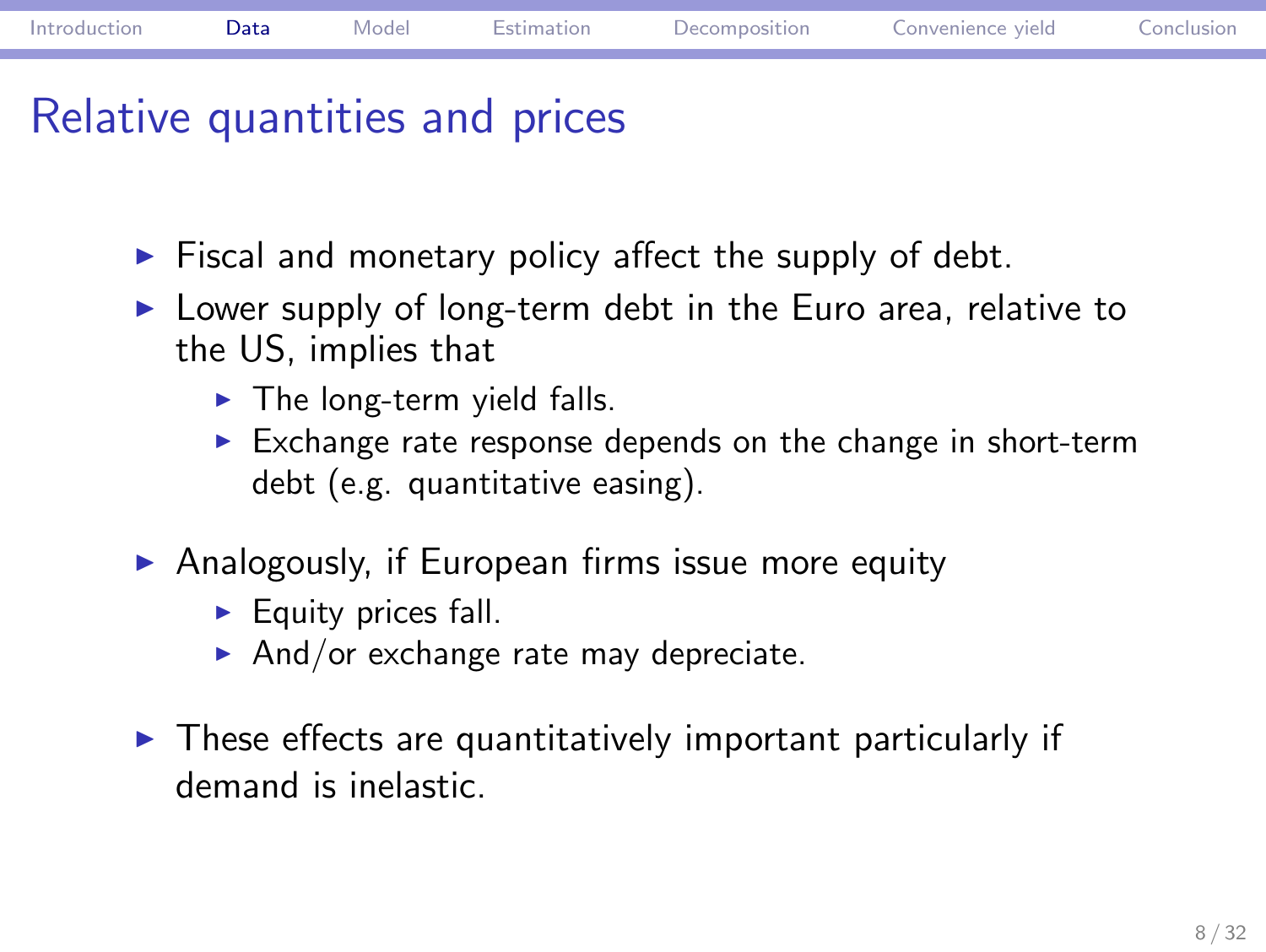



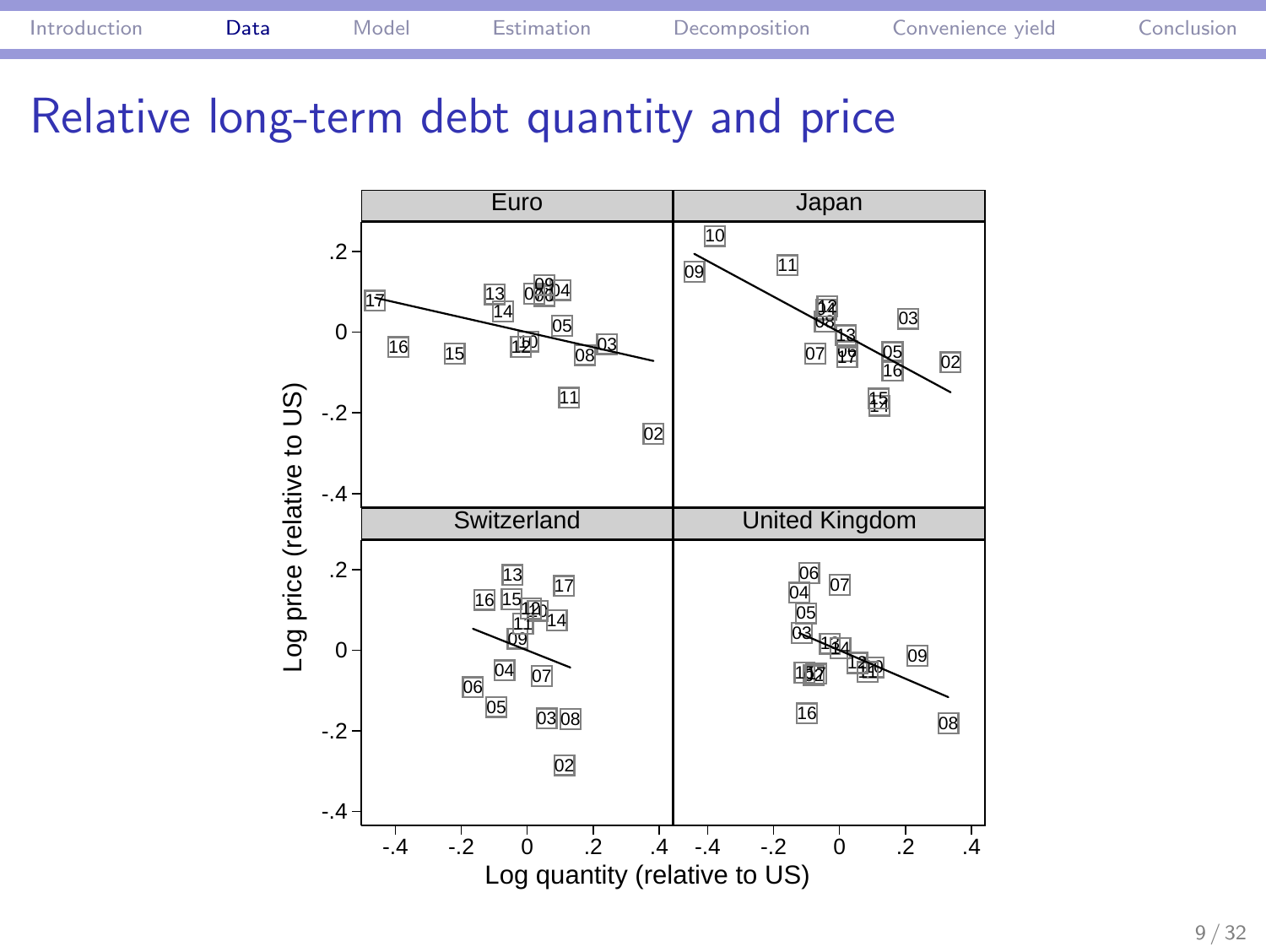

# Relative equity quantity and price

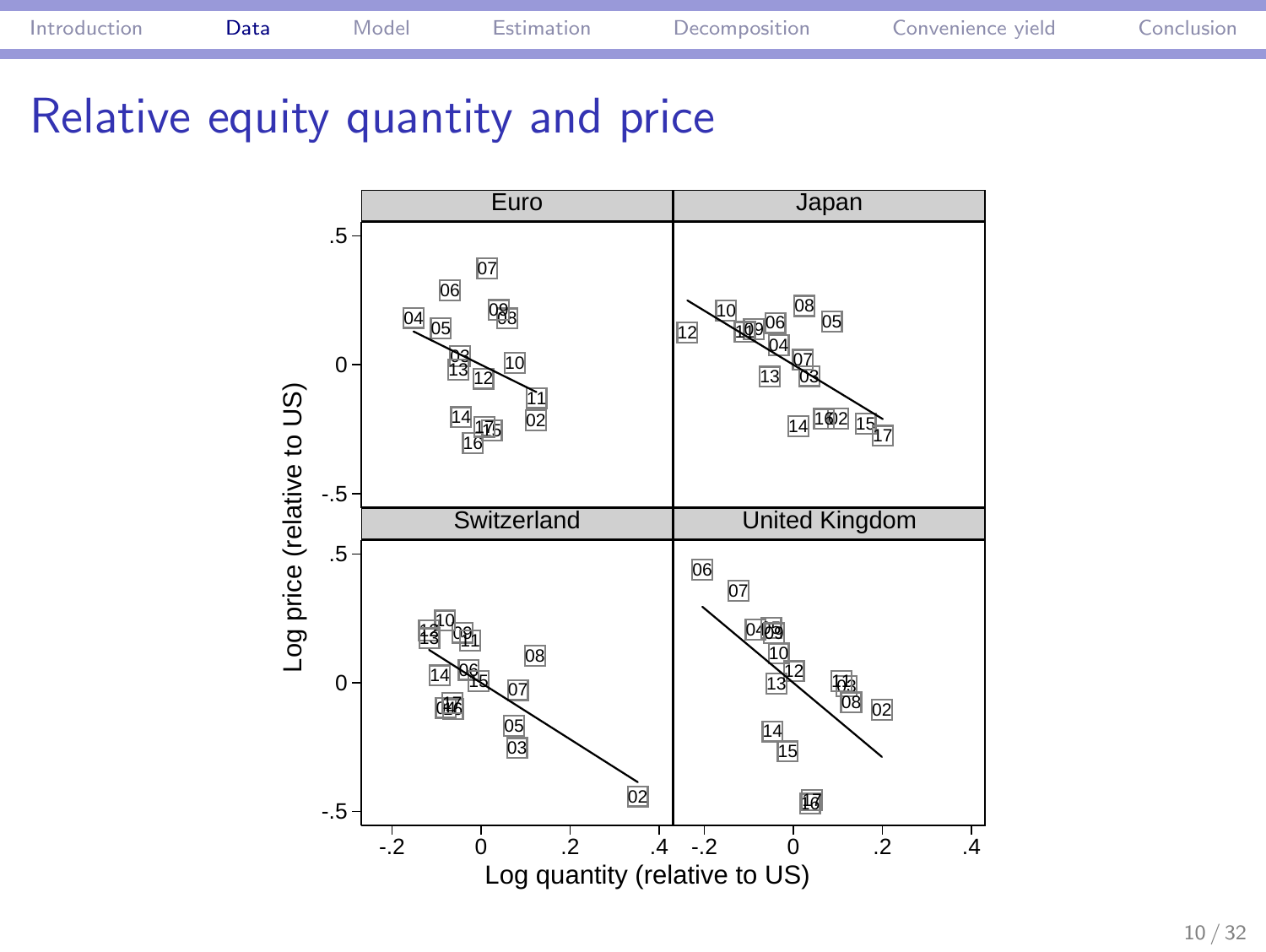## Market clearing

 $\blacktriangleright$  Market clearing for each country n and asset class  $l$ :

$$
P_t(n,l)E_t(n)Q_t(n,l)=\sum_{i=1}^l A_{i,t}w_{i,t}(n,l; \mathbf{P}_t, \mathbf{E}_t)
$$

- $\blacktriangleright$  Supply.
	- $\blacktriangleright$   $P_t(n, l)$ : Market-to-book ratio (or price per unit of face value).
	- $\blacktriangleright$   $E_t(n)$ : Exchange rate in US\$ per country n's currency unit.
	- $\blacktriangleright Q_t(n, l)$ : Book (or face) value in country n's currency unit.
- $\blacktriangleright$  Demand.
	- $\blacktriangleright$   $A_{i,t}$ : Investor *i*'s wealth.
	- $\blacktriangleright$   $w_{i,t}(n, l)$ : Portfolio weight in country *n* and asset class *l*.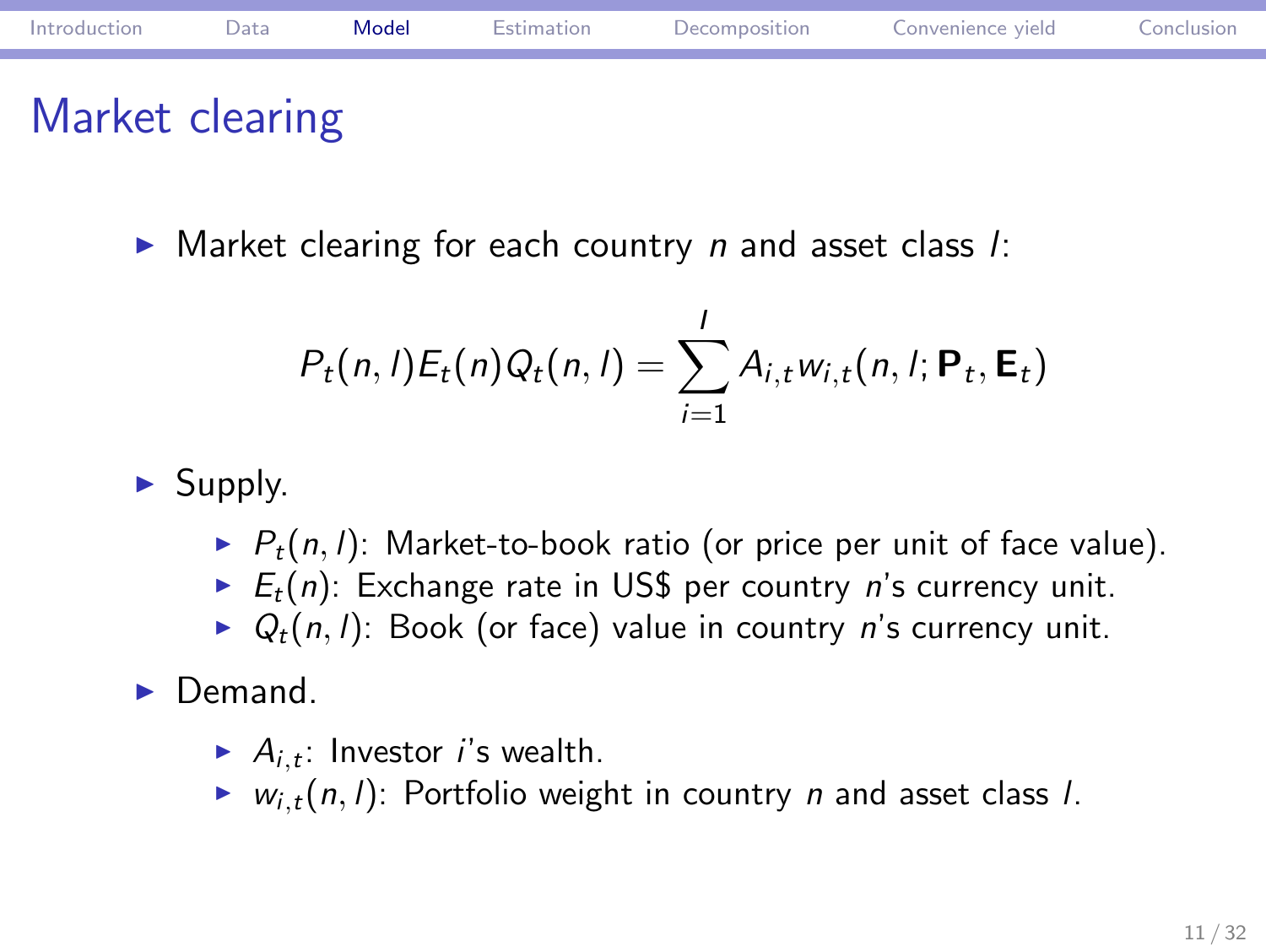### Demand system asset pricing

- $\blacktriangleright$  Market clearing is a system of equations.
	- 1. Short-term debt: 26 countries plus euro area.
	- 2. Long-term debt: 36 countries.
	- 3. Equity: 36 countries.
- $\triangleright$  Conditional on short-term rate (central bank policy), the system determines
	- 1. 26 exchange rates (relative to US\$).
	- 2. 36 long-term yields.
	- 3. 36 stock prices.
- $\triangleright$  A model of portfolio weights that
	- $\blacktriangleright$  Matches cross-country holdings.
	- $\blacktriangleright$  Easy to estimate demand elasticities.
	- $\blacktriangleright$  Flexible substitution within and across asset classes.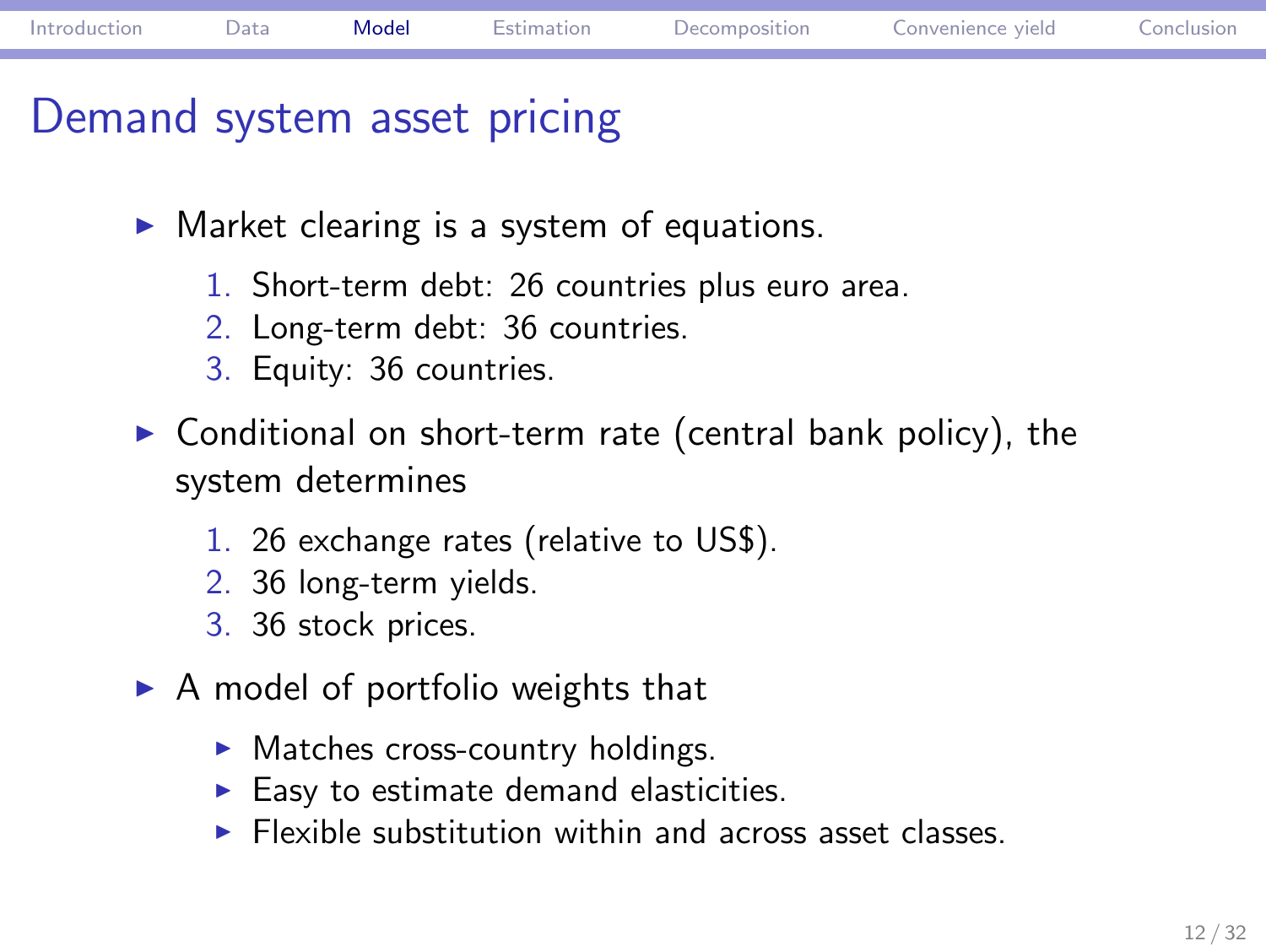# Modeling asset demand curves

 $\triangleright$  Nested logit to allow for imperfect substitution across asset classes.

> $w_{i,t}(n, l) = \underbrace{w_{i,t}(n|l)}_{\text{within}}$  $w_{i,t}(l)$ across .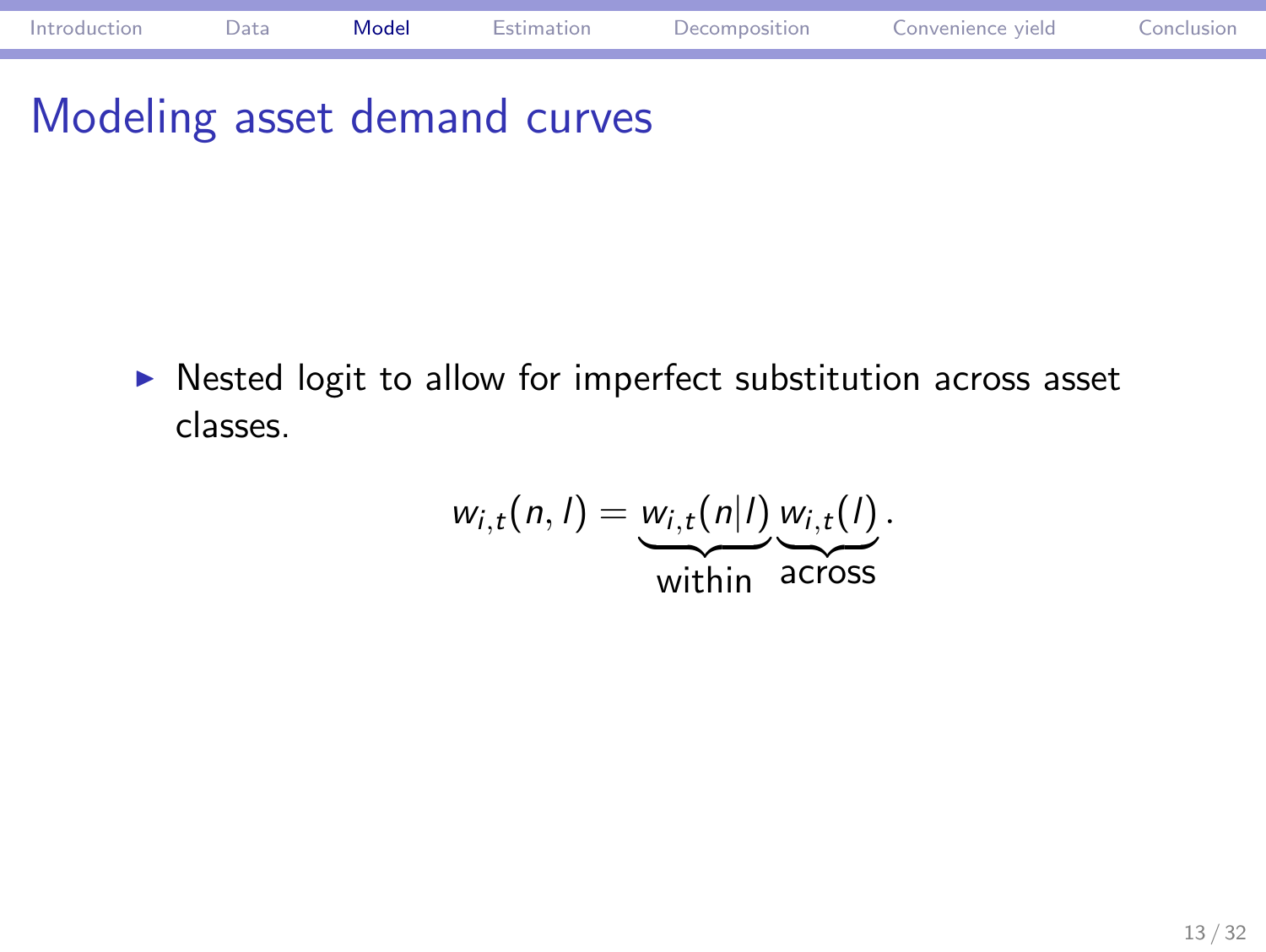### Allocation within asset class

 $\blacktriangleright$  Portfolio weight in country *n* within asset class *l*.

$$
w_{i,t}(n|I)=\frac{\delta_{i,t}(n,I)}{D_{i,t}(I)}
$$

where  $D_{i,t}(I)=1+\sum_{m=0}^N \delta_{i,t}(m,I)$  and

$$
\log(\delta_{i,t}(n,l)) = \qquad \qquad \frac{\beta_l \mu_{i,t}(n,l)}{\beta_l \mu_{i,t}(n,l)}
$$

$$
\mu_{i,t}(n,l)
$$

Response to expected returns

$$
+\qquad \qquad \frac{\gamma_l'\mathbf{x}_{i,t}(n,l)}{\gamma_l'\mathbf{x}_{i,t}(n,l)}
$$

Response to observable characteristics

$$
+\qquad \qquad \epsilon_{i,t}(n,l)
$$

Unobserved demand shocks, latent demand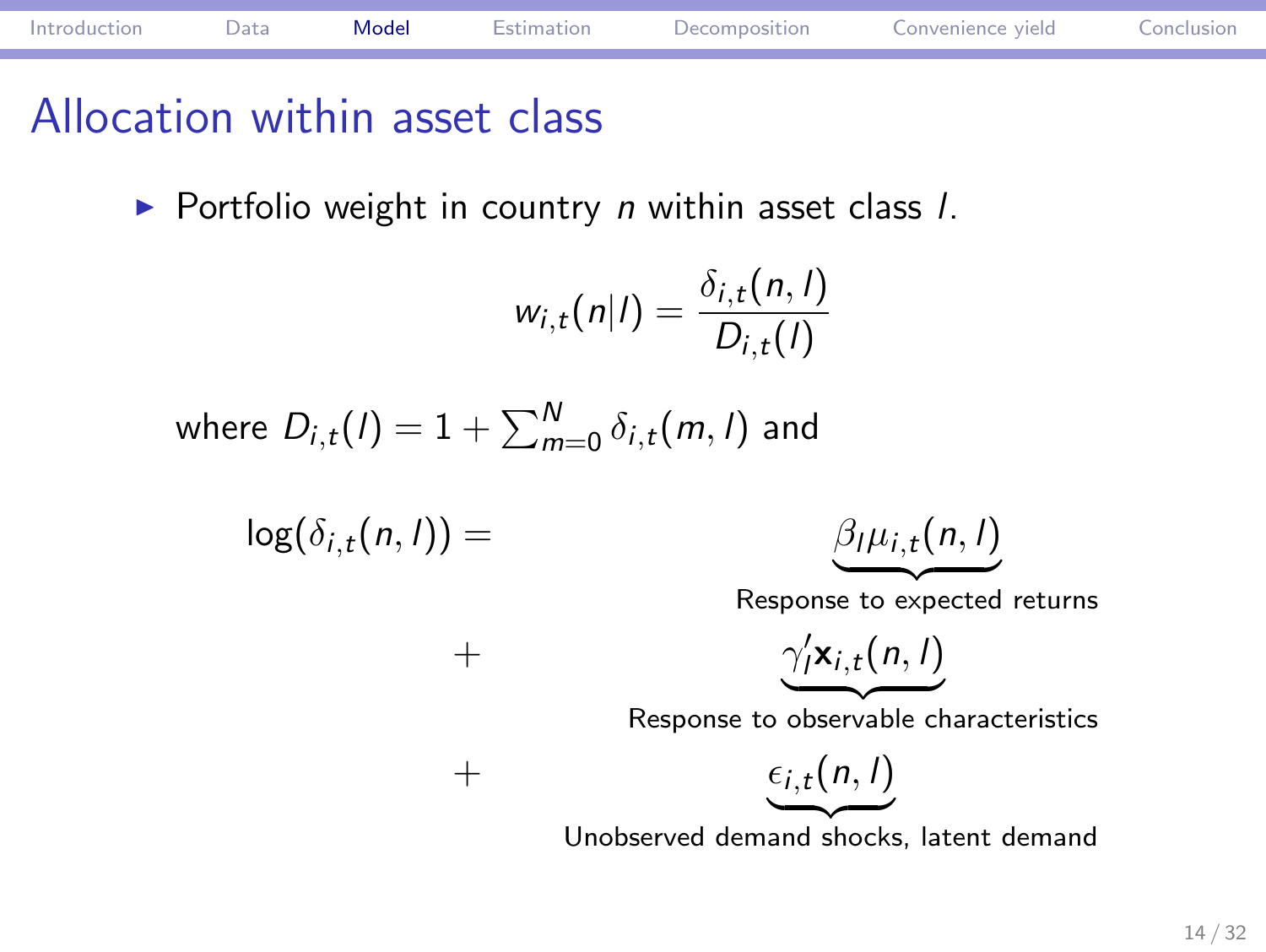# Allocation across asset classes

 $\blacktriangleright$  Portfolio weight in asset class  $I$ .

$$
w_{i,t}(I) = \frac{D_{i,t}(I)^{\lambda_i} \exp{\{\alpha_I + \xi_{i,t}(I)\}}}{\sum_{k=1}^3 D_{i,t}(k)^{\lambda_k} \exp{\{\alpha_k + \xi_{i,t}(k)\}}}
$$

Introduction Data Model Estimation Decomposition Convenience yield Conclusion

- $\blacktriangleright \xi_{i,t}(l)$ : Asset-class latent demand.
- $\blacktriangleright$  Special cases:
	- $\blacktriangleright$   $\lambda = 1$ : Logit (Koijen and Yogo 2019).
	- $\blacktriangleright$   $\lambda = 0$ : No substitution across asset classes.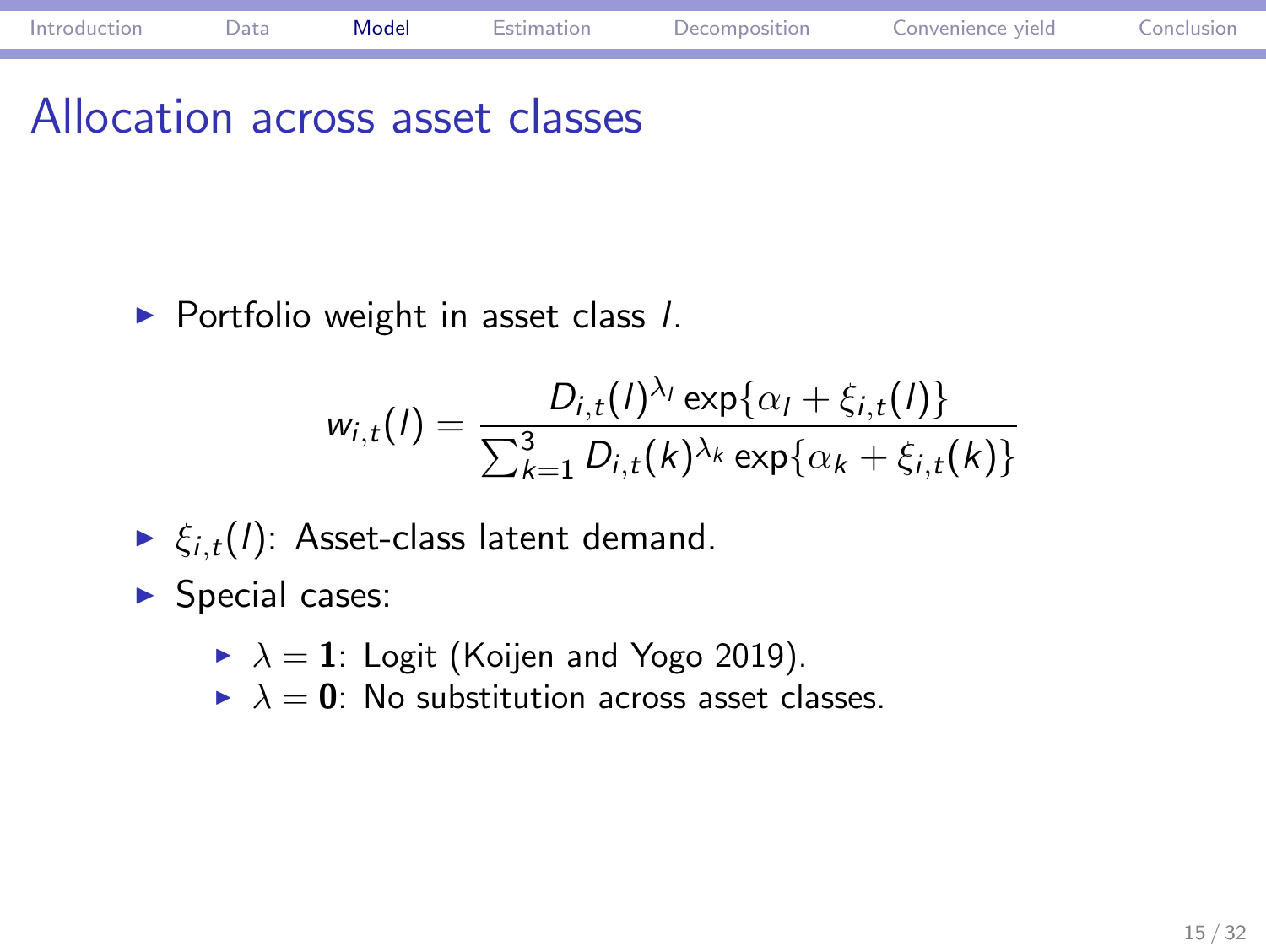## Estimation methodology

- $\triangleright$  Observed characteristics.
	- $\blacktriangleright$  Macro: Log GDP, log GDP per capita, inflation, equity volatility, and sovereign debt rating.
	- $\triangleright$  Bilateral: Export/import shares and distance.
	- $\blacktriangleright$  Dummies: Own country ("home bias"), year, and US issuance interacted with year ("specialness").
- $\blacktriangleright$  Identification.
	- $\triangleright$  Asset characteristics and quantities are exogenous (in the spirit of endowment economies).
	- $\triangleright$  Demand depends directly on own characteristics and indirectly on characteristics of other assets through price.
	- $\triangleright$  IV: Nonlinear function of all asset characteristics through market clearing.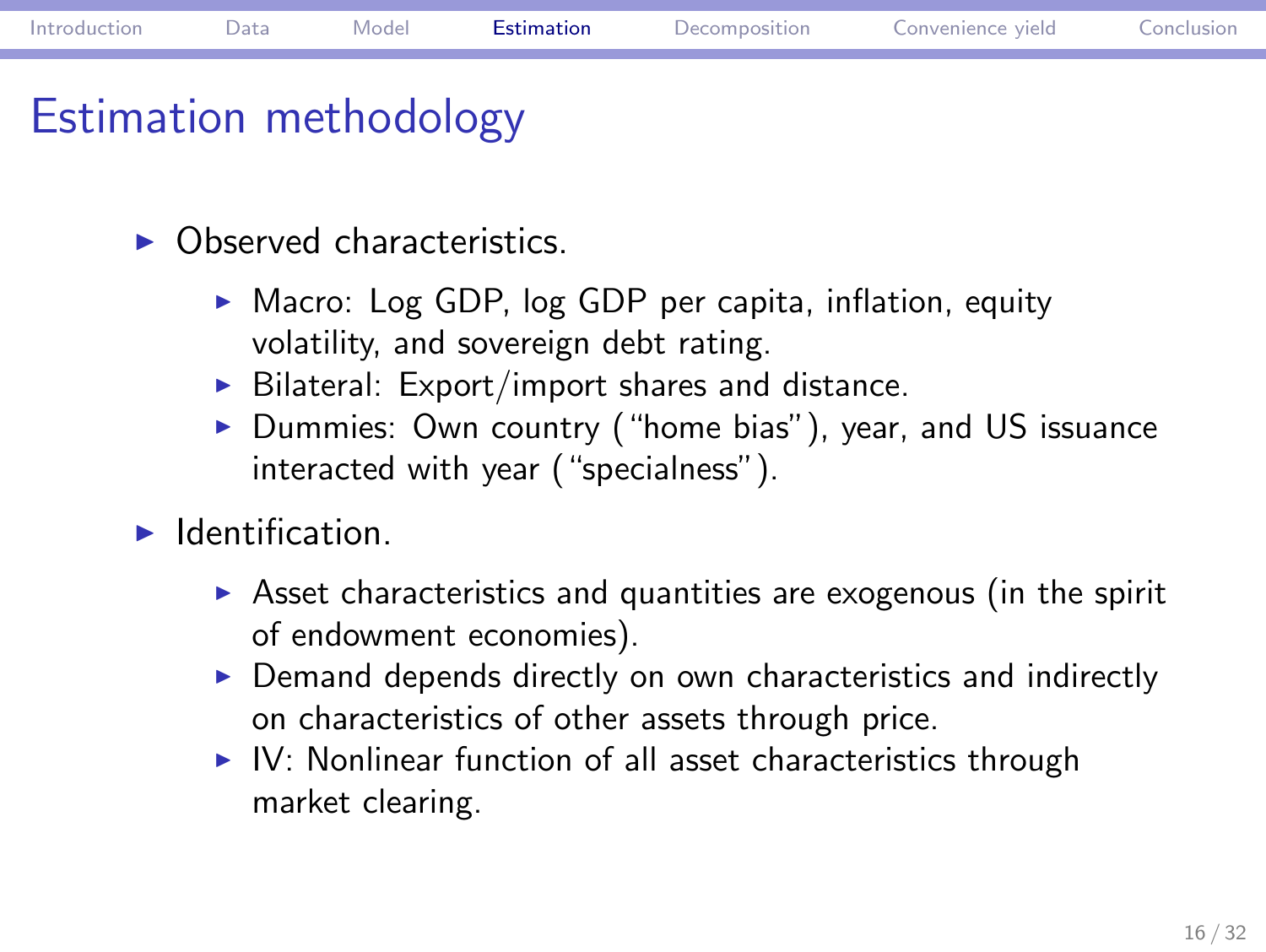# Estimated demand

|                    | Short-term | Long-term |         |
|--------------------|------------|-----------|---------|
| Variable           | debt       | debt      | Equity  |
| Expected return    | 31.53      | 9.31      | 4.29    |
|                    | (5.55)     | (0.61)    | (0.46)  |
| Log GDP            | 0.96       | 0.87      | 0.80    |
|                    | (0.04)     | (0.01)    | (0.01)  |
| Log GDP per capita | 1.79       | 1.42      | 0.44    |
|                    | (0.15)     | (0.04)    | (0.03)  |
| Inflation          | $-0.51$    | $-0.22$   | $-0.02$ |
|                    | (0.09)     | (0.02)    | (0.01)  |
| Volatility         | $-3.78$    | $-1.83$   | $-4.83$ |
|                    | (0.47)     | (0.23)    | (0.27)  |
| Rating             | 0.11       | 0.23      | 0.08    |
|                    | (0.02)     | (0.02)    | (0.01)  |
| Export share       | 0.35       | 0.29      | 0.32    |
|                    | (0.04)     | (0.02)    | (0.02)  |
| Import share       | $-0.03$    | 0.09      | 0.09    |
|                    | (0.04)     | (0.02)    | (0.02)  |
| Distance           | $-0.20$    | $-0.17$   | $-0.11$ |
|                    | (0.02)     | (0.00)    | (0.00)  |
| Dummy: Own country |            |           | 7.21    |
|                    |            |           | (0.13)  |
| Observations       | 17,293     | 31,252    | 30,202  |
| $R^2$              | 0.25       | 0.44      | 0.66    |

 $\blacktriangleright$  The estimates imply imperfect substitution across asset classes.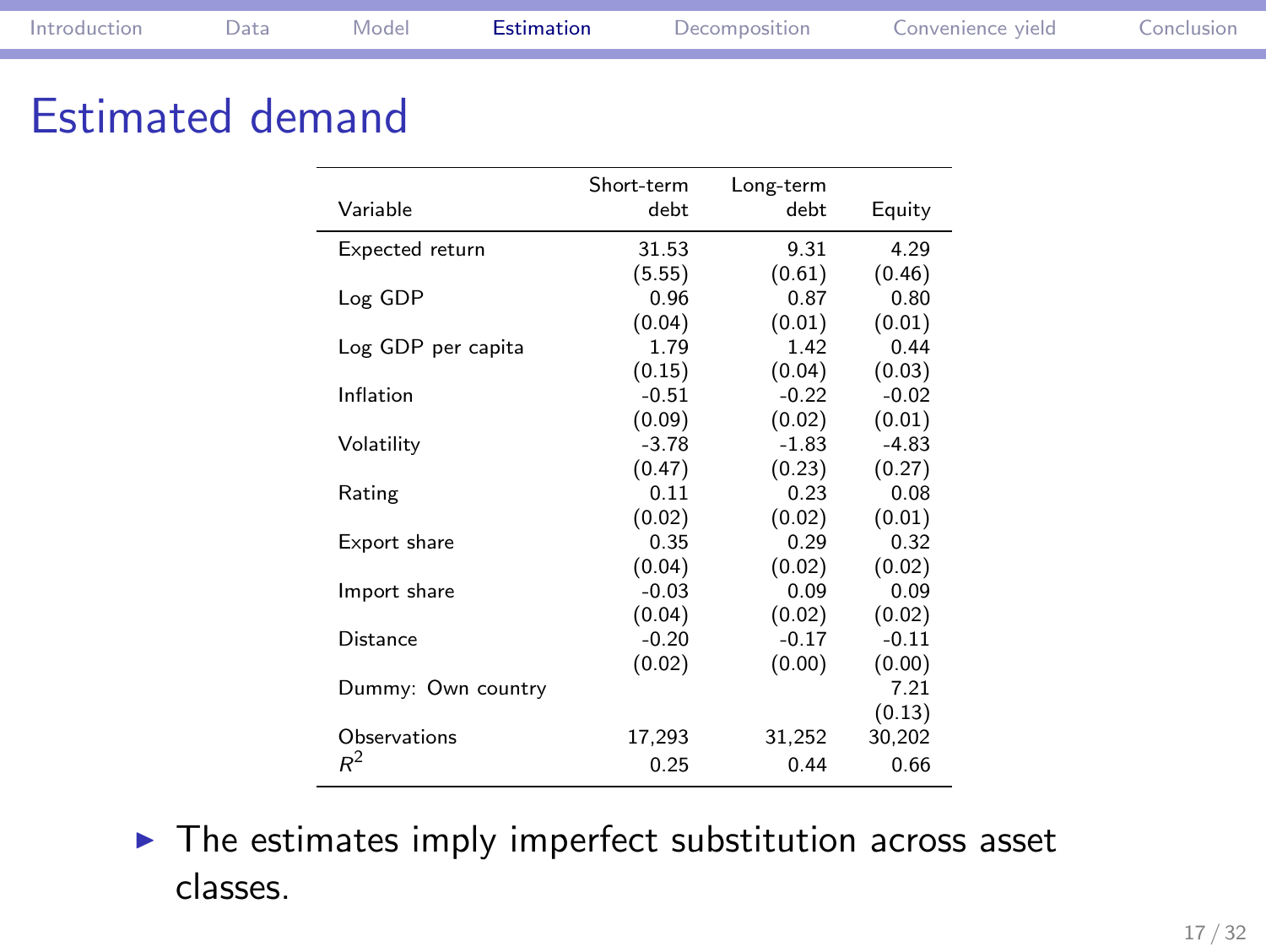## Decomposition of exchange rates and asset prices

- $\blacktriangleright$  Decompose annual changes in exchange rates, long-term yields, and equity prices into
	- 1. Macro variables (including equity quantities).
	- 2. Short-term rates (including short-term debt quantities).
	- 3. Long-term debt quantities.
	- 4. Reserves.
	- 5. Latent demand.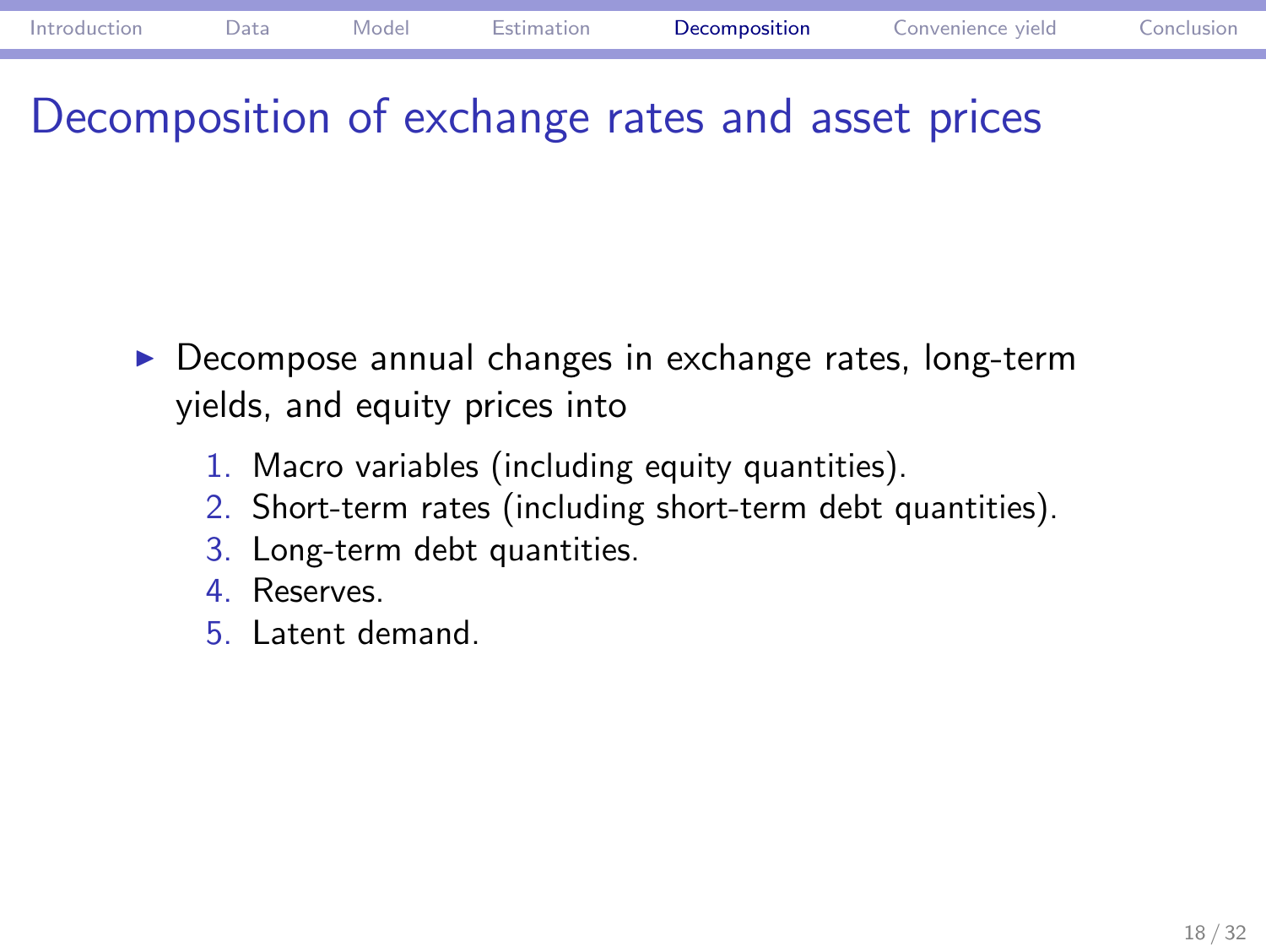# Variance decomposition of exchange rates and asset prices

- $\blacktriangleright$  Fundamentals account for
	- $\blacktriangleright$  55% of variation in exchange rates.
	- $\blacktriangleright$  57% of variation in long-term yields.
	- $\triangleright$  69% of variation in market-to-book equity.

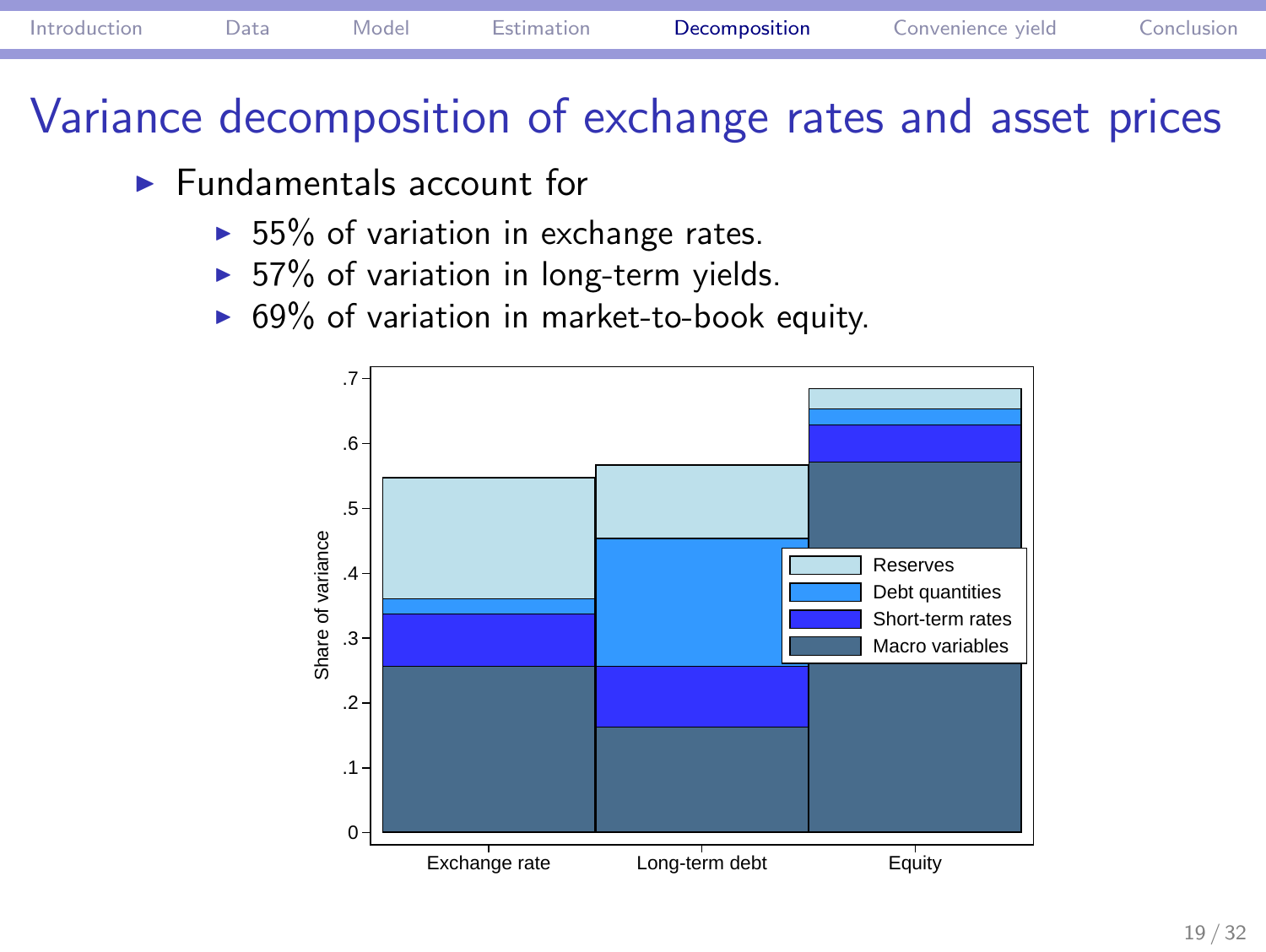## Interpreting asset markets: European sovereign debt

- $\blacktriangleright$  What explains the long-term yield spread between
	- $\blacktriangleright$  Germany and the US.
	- $\blacktriangleright$  Southern European countries and Germany.
- $\blacktriangleright$  Decompose annual changes into
	- 1. Macro variables (including equity quantities).
	- 2. Short-term rates (including short-term debt quantities).
	- 3. Long-term debt quantities.
	- 4. Reserves.
	- 5. Latent demand.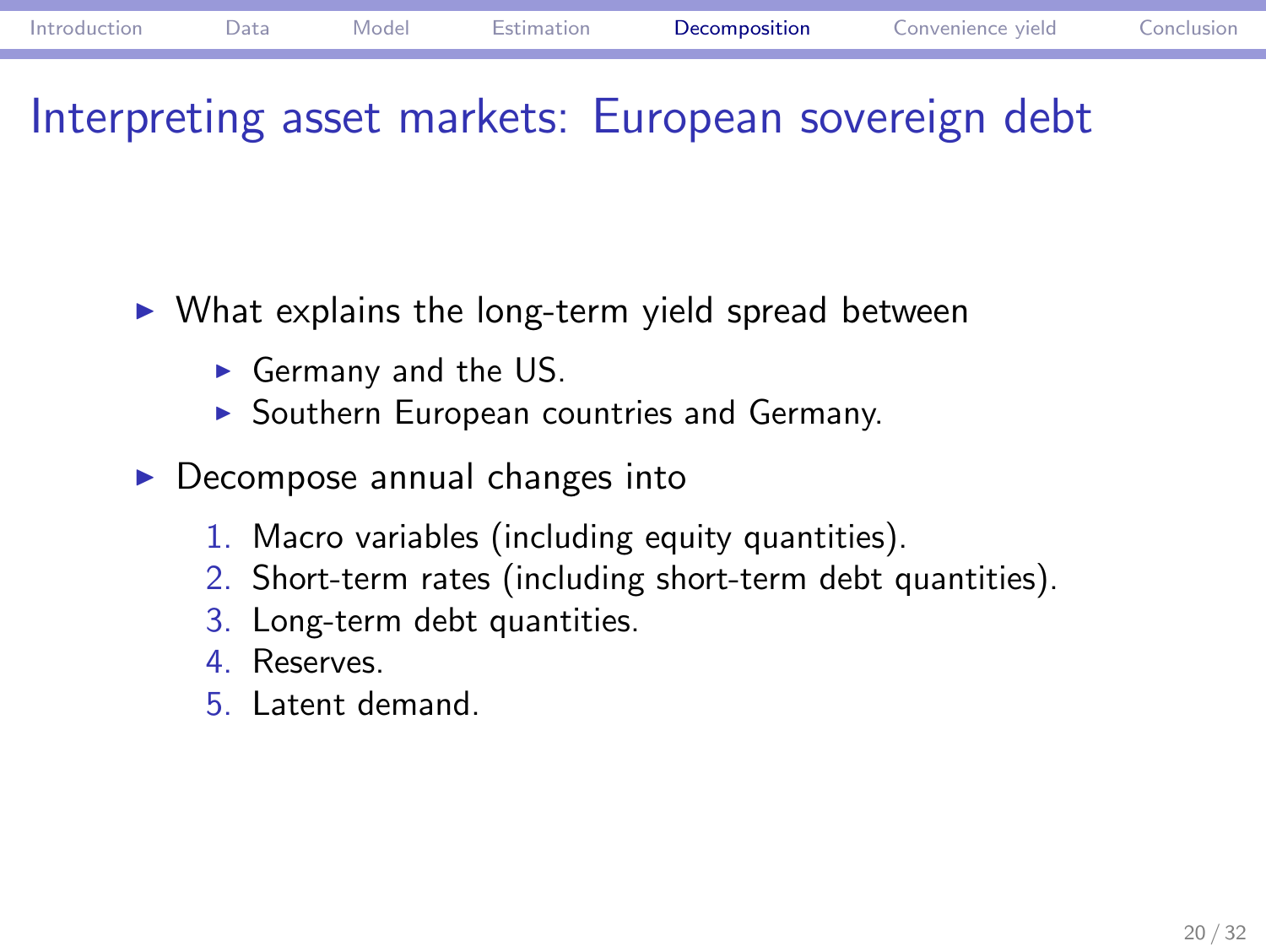# Variance decomposition of long-term yield spreads

|                            | Germany | Southern euro |
|----------------------------|---------|---------------|
| Variable                   | $-US$   | - Germany     |
| Macro variables            | $-0.02$ | 0.64          |
|                            | (0.24)  | (0.13)        |
| Short-term rates           | 0.53    | 0.00          |
|                            | (0.16)  | (0.00)        |
| Debt quantities            | 0.15    | 0.14          |
|                            | (0.06)  | (0.04)        |
| Reserves                   | 0.20    | 0.04          |
|                            | (0.20)  | (0.03)        |
| Latent demand              | 0.14    | 0.19          |
|                            | (0.12)  | (0.12)        |
| North America              | $-0.02$ | 0.01          |
|                            | (0.03)  | (0.01)        |
| Europe                     | 0.04    | 0.13          |
|                            | (0.07)  | (0.08)        |
| Pacific                    | 0.02    | 0.01          |
|                            | (0.05)  | (0.00)        |
| Offshore financial centers | 0.07    | 0.04          |
|                            | (0.10)  | (0.02)        |
| <b>Emerging markets</b>    | 0.00    | 0.00          |
|                            | (0.01)  | (0.00)        |
| Other countries            | 0.01    | $-0.01$       |
|                            | (0.01)  | (0.01)        |
| Observations               | 15      | 45            |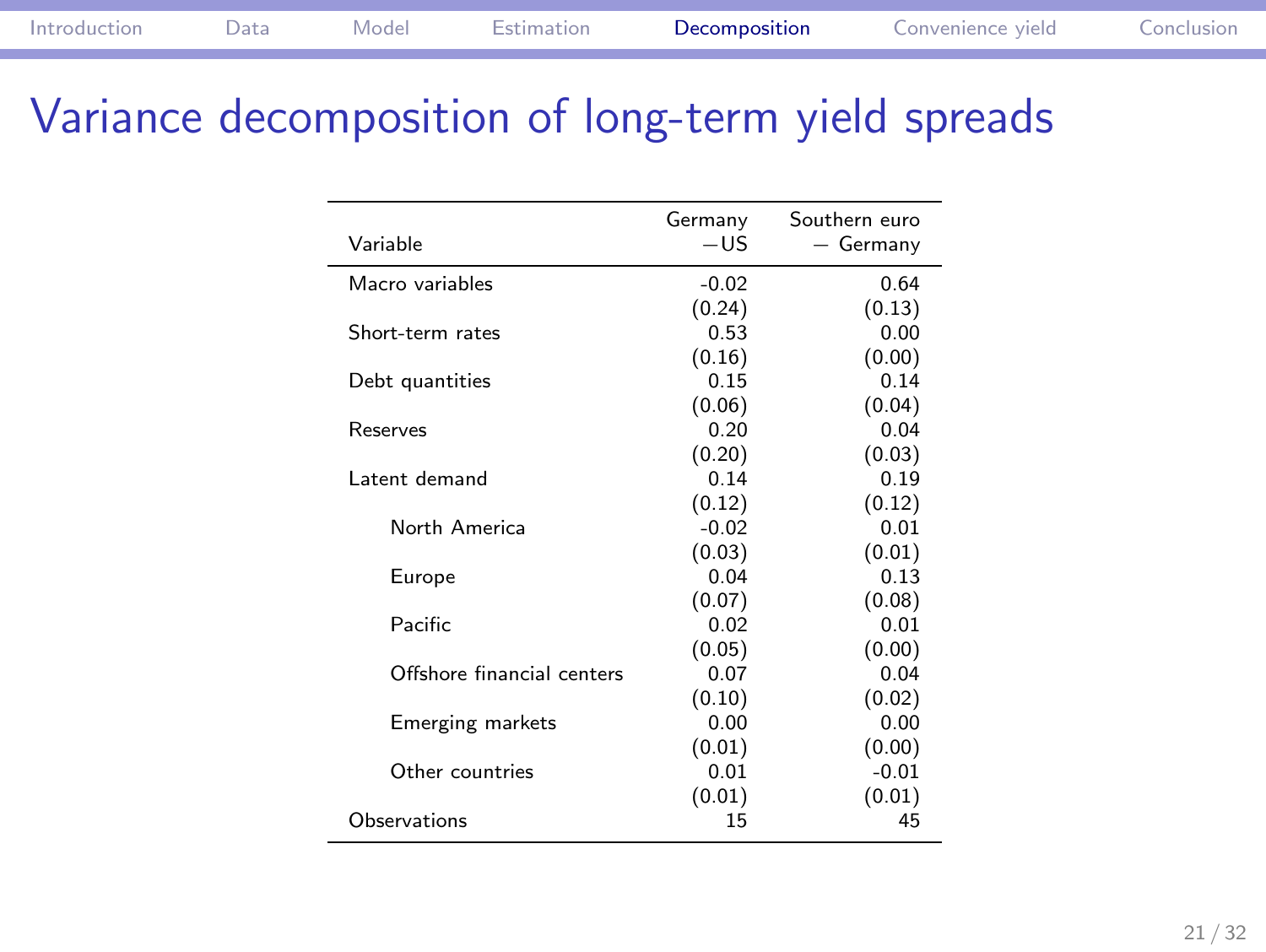

Long-term yield spread between Germany and the US

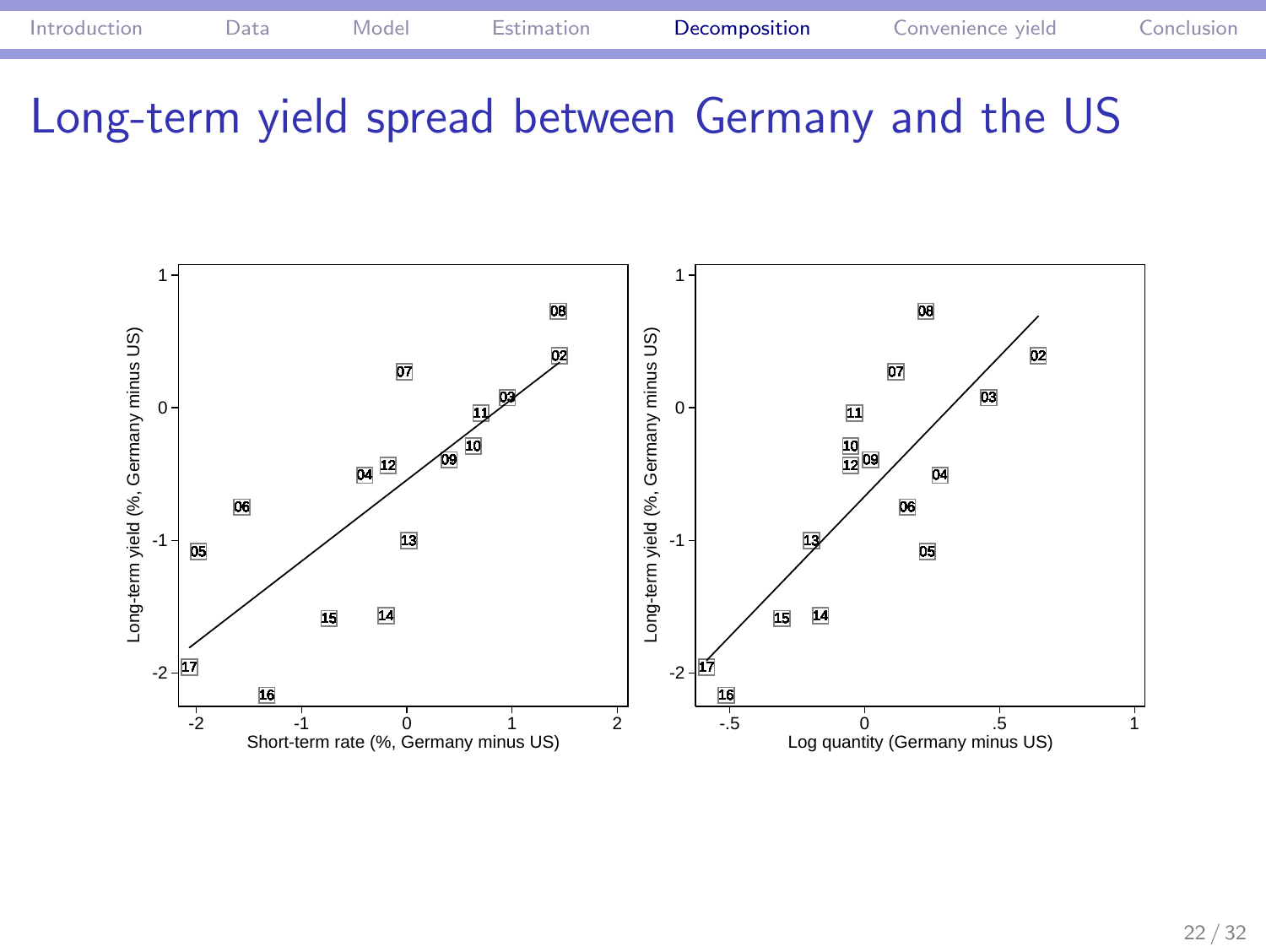

Change in the long-term yield spread between southern euro countries and Germany

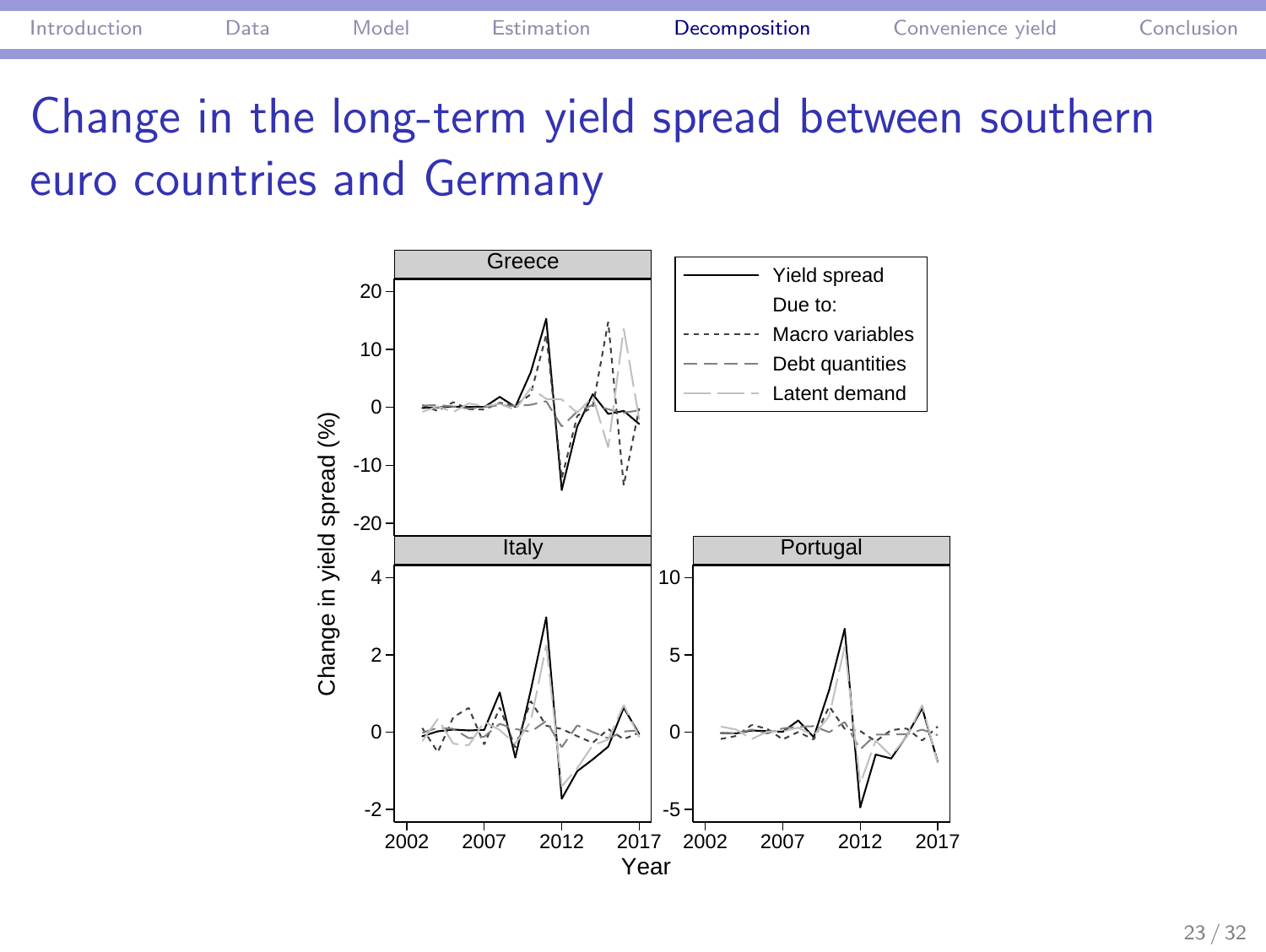# Convenience yield on US long-term debt

- $\blacktriangleright$  Special status of the US dollar as reserve currency.
- $\blacktriangleright$  In the demand system, fixed effects for US issuance interacted with year.
- $\blacktriangleright$  Estimate the convenience yield on the US dollar, long-term debt, and equity.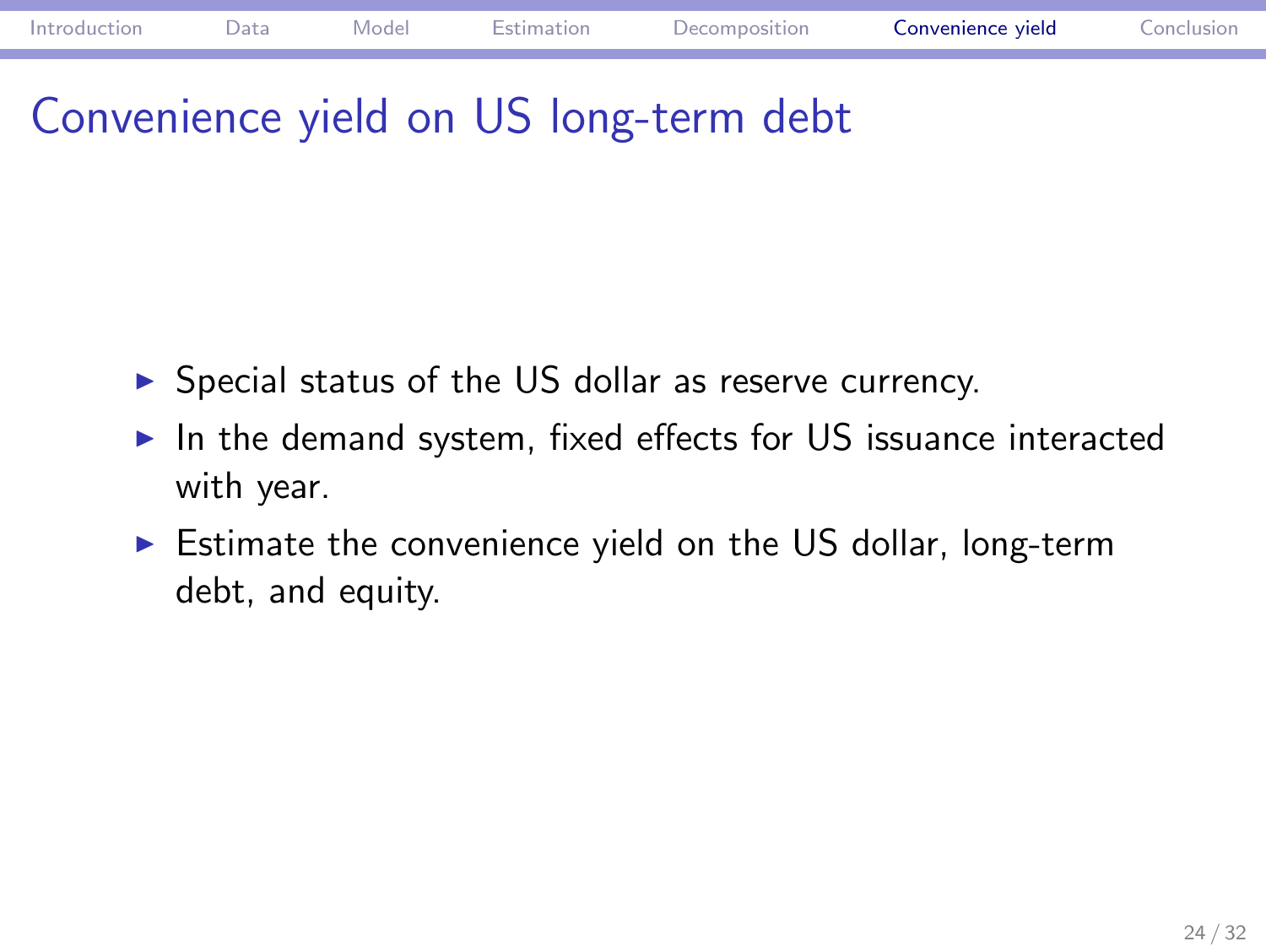

# US long-term yield and its convenience yield

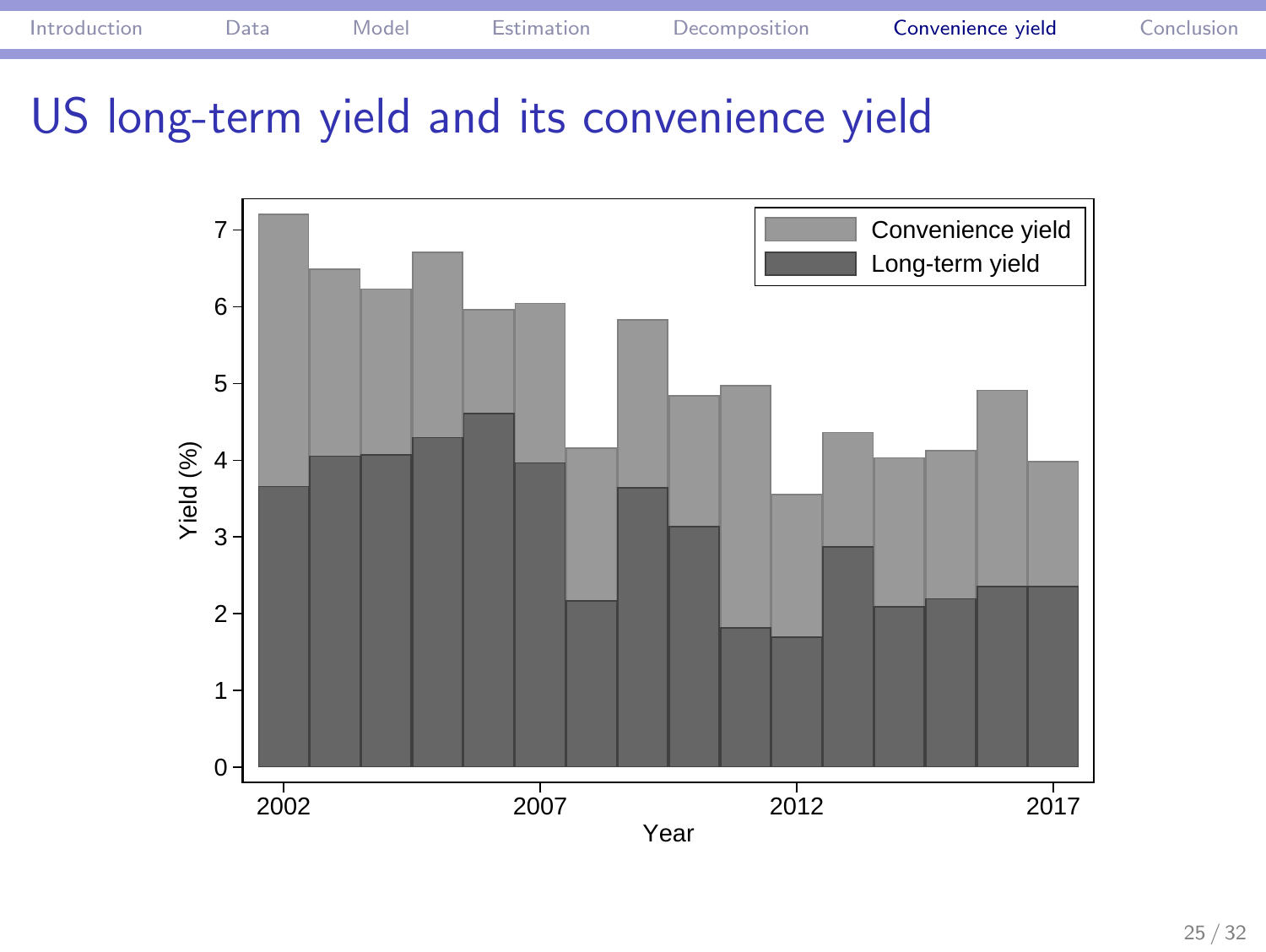### In progress: Monetary policy evaluation in real time

- $\blacktriangleright$  In response to the COVID-19 crisis, central banks all over the world implemented asset purchase programs.
- $\blacktriangleright$  Predicting the joint impact by relying on past event-study estimates may be suboptimal.
	- $\triangleright$  Current fundamentals and ownership structure are different.
	- $\blacktriangleright$  Event studies measure the policy shock of a single central bank at high frequencies, not the low-frequency impact when multiple central banks act.
- In Koijen and Yogo (2019,  $JPE$ ), we show that one can predict returns by predicting demand.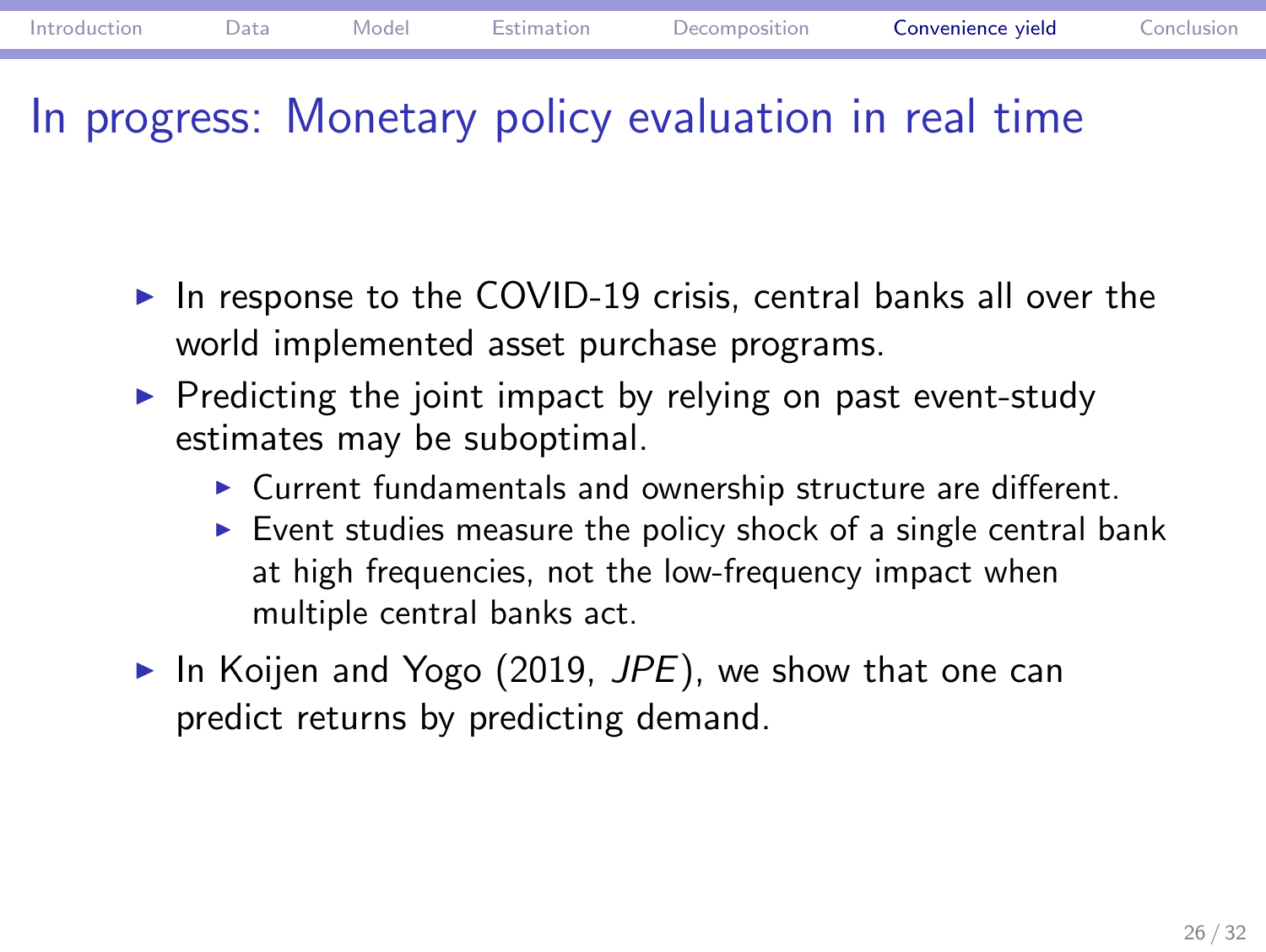## In progress: Monetary policy evaluation in real time

- $\triangleright$  Demand system approach to predicting policy impact:
	- $\blacktriangleright$  Calibrate holdings, prices, and fundamentals to their pre-announcement values.
	- $\blacktriangleright$  Feed in the monetary policy shocks and compute counterfactual prices.
	- In doing so, we can use predictions of characteristics (e.g., volatility) and asset quantities (e.g., fiscal policy), as so far as available, to sharpen the estimates.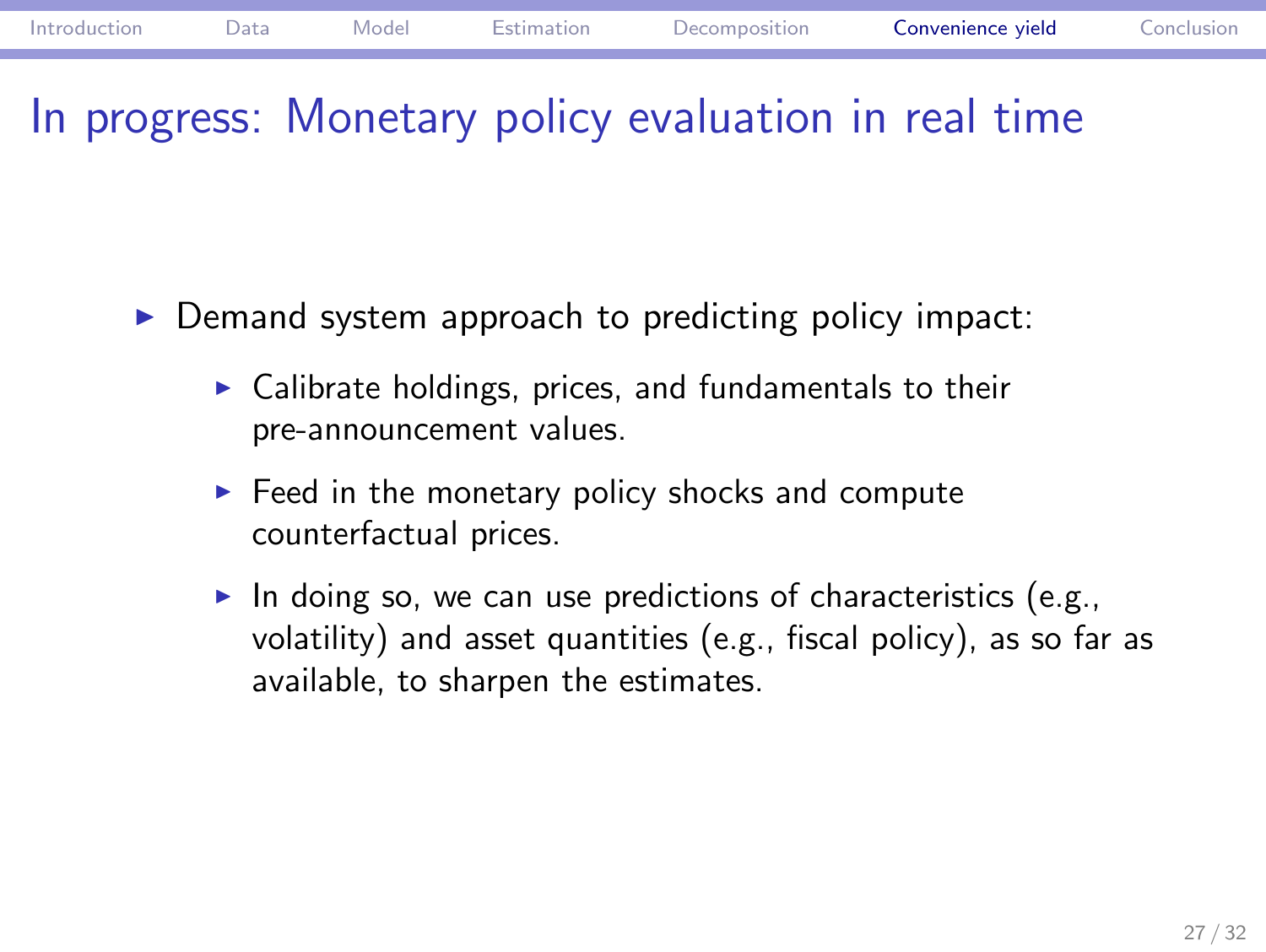### Main takeaways

- ▶ Demand system asset pricing (DSAP) provides a novel way to interpret asset markets.
- $\triangleright$  Significant substitution effects across asset classes.
	- $\blacktriangleright$  Must study exchange rates, long-term yields, and stock prices jointly.
- $\blacktriangleright$  Policy important for exchange rates and asset prices.

|                   |      | Exchange Long-term |        |
|-------------------|------|--------------------|--------|
| Share of variance | rate | debt               | Equity |
| Short-term rates  | 0.08 | 0.09               | 0.06   |
| Debt quantities   | 0.02 | 0.20               | 0.03   |
| Reserves          | በ 19 | በ 11               | 0 03   |

 $\triangleright$  By predicting the demand response, DSAP provides a new framework to predict the impact of policy interventions on markets.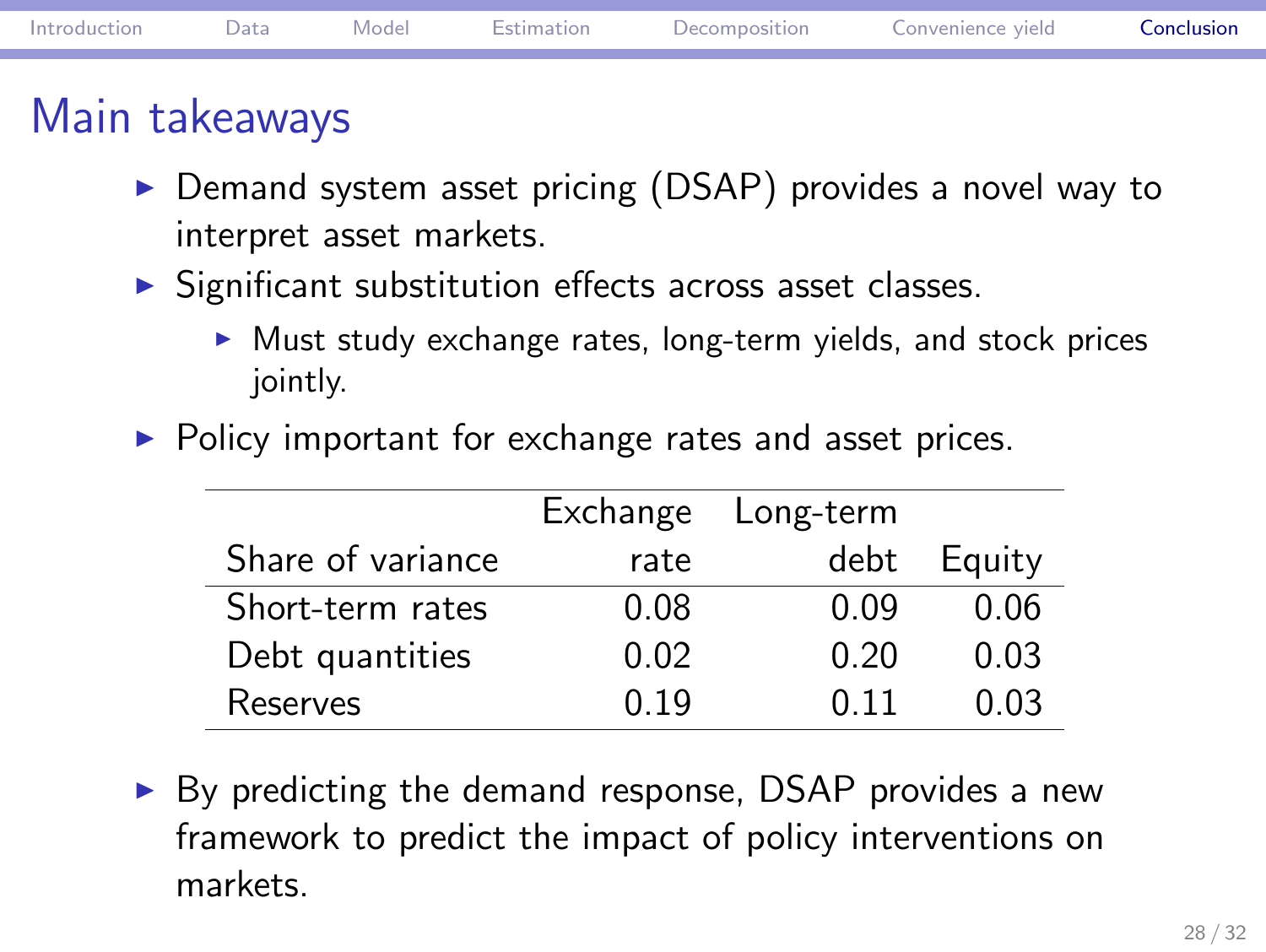# Estimating equations

 $\blacktriangleright$  Substitution within asset class.

$$
\log\left(\frac{w_{i,t}(n|l)}{w_{i,t}(0|l)}\right) = \beta_l \mu_{i,t}(n,l) + \gamma'_l \mathbf{x}_{i,t}(n,l) + \epsilon_{i,t}(n,l)
$$

Introduction Data Model Estimation Decomposition Convenience yield Conclusion

 $\blacktriangleright$  Substitution across asset classes.

$$
\log\left(\frac{w_{i,t}(I)}{w_{i,t}(3)}\right) = -\lambda_I \log(w_{i,t}(0|I)) + \lambda_3 \log(w_{i,t}(0|3)) + \alpha_I + \xi_{i,t}(I)
$$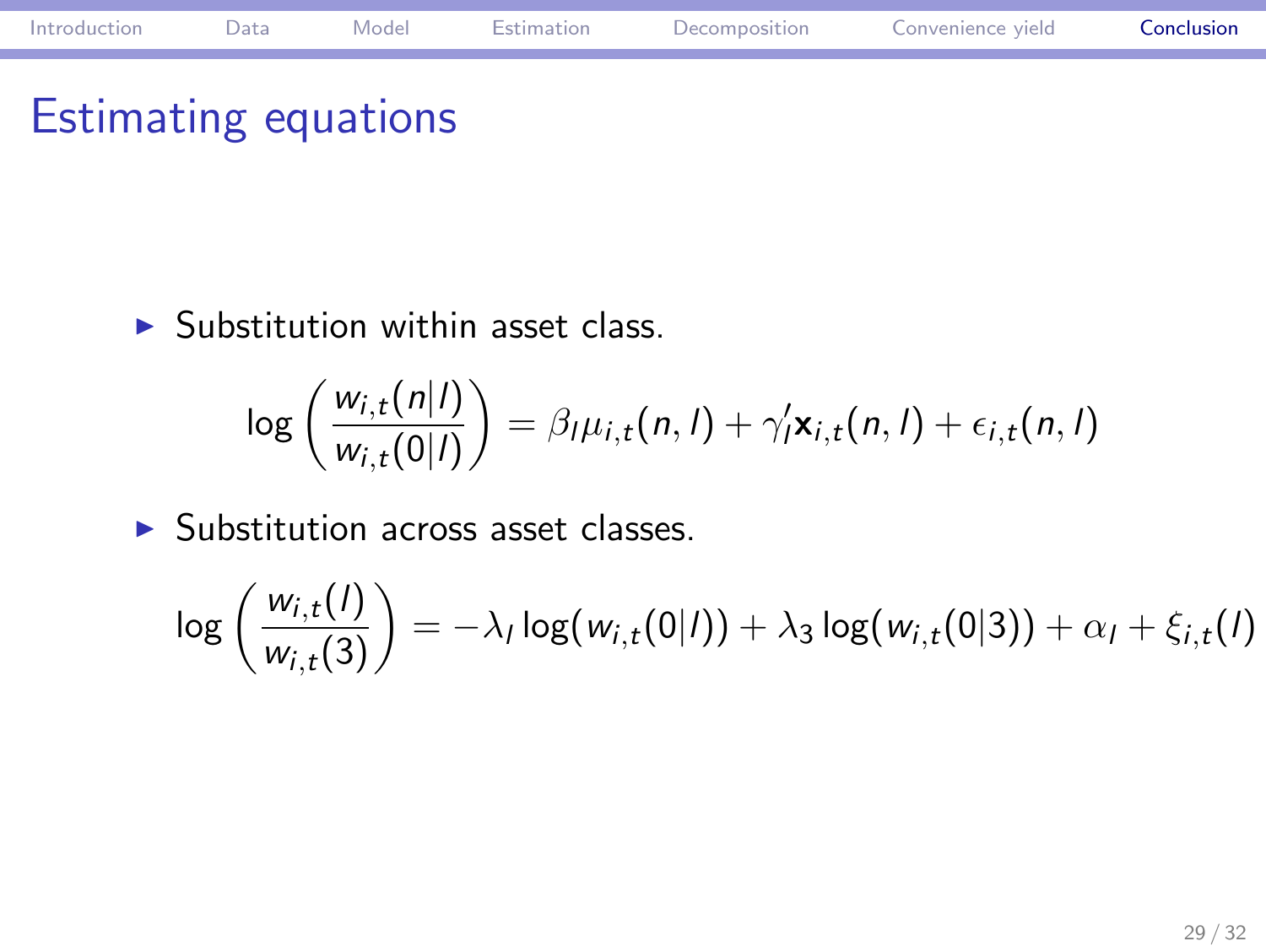# Variance decomposition of exchange rates by latent demand

|                            | Within asset class |           |         | Across  |
|----------------------------|--------------------|-----------|---------|---------|
|                            | Short-term         | Long-term |         | asset   |
| Investor                   | debt               | debt      | Equity  | classes |
| Total                      | 0.28               | 0.03      | $-0.03$ | 0.17    |
|                            | (0.03)             | (0.02)    | (0.01)  | (0.03)  |
| North America              | 0.01               | 0.00      | $-0.01$ | 0.08    |
|                            | (0.02)             | (0.00)    | (0.00)  | (0.02)  |
| Europe                     | $-0.02$            | 0.03      | $-0.01$ | 0.08    |
|                            | (0.03)             | (0.01)    | (0.00)  | (0.02)  |
| Pacific                    | 0.01               | 0.01      | 0.00    | 0.01    |
|                            | (0.02)             | (0.01)    | (0.00)  | (0.01)  |
| Offshore financial centers | 0.26               | $-0.02$   | 0.00    | 0.00    |
|                            | (0.03)             | (0.01)    | (0.00)  | (0.02)  |
| Emerging markets           | 0.01               | 0.01      | $-0.01$ | 0.00    |
|                            | (0.00)             | (0.01)    | (0.01)  | (0.00)  |
| Other countries            | 0.01               | 0.00      | 0.00    | 0.00    |
|                            | (0.00)             | (0.00)    | (0.00)  | (0.00)  |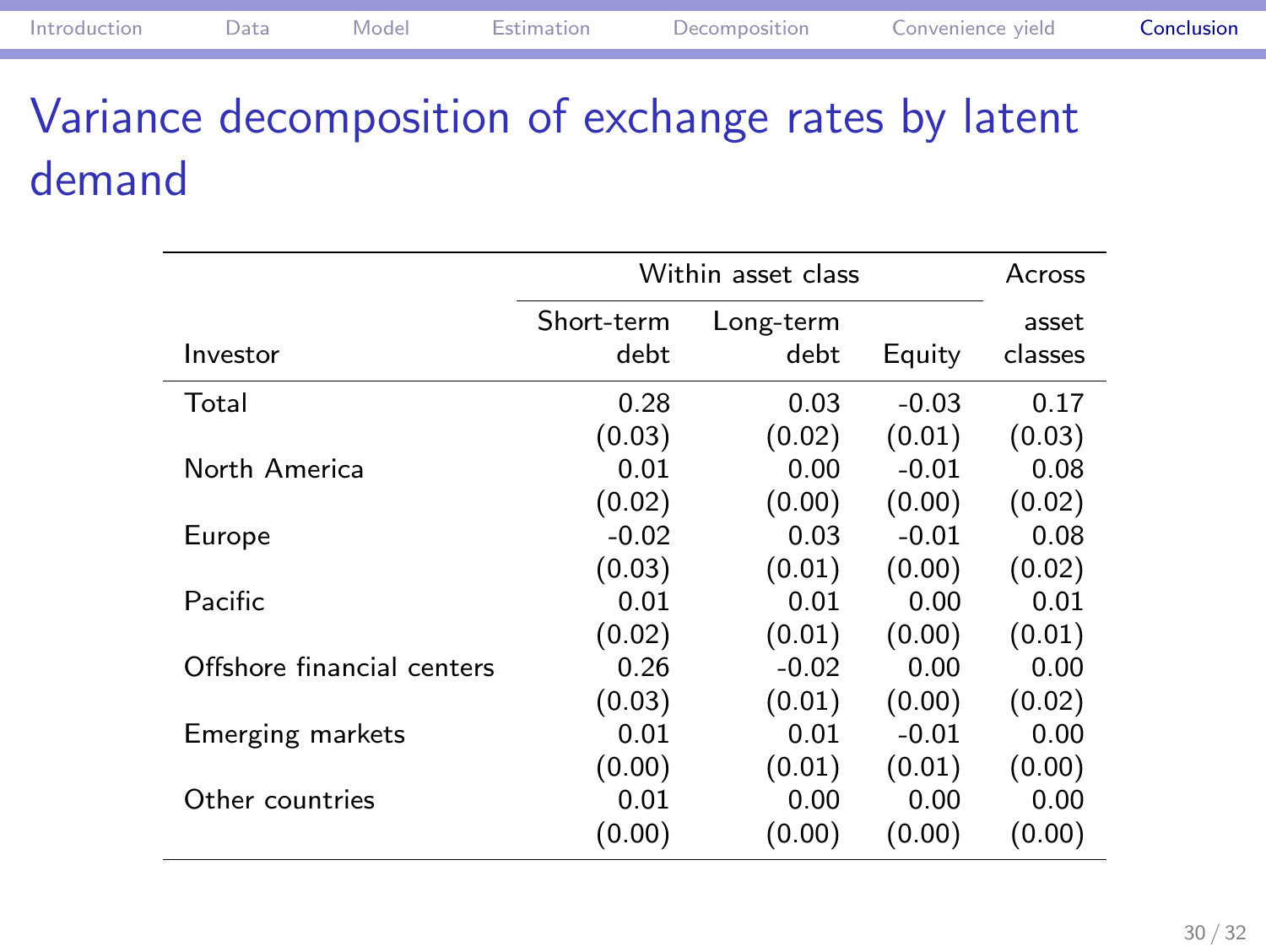# List of issuer countries

| Country                                          | Country                                                                    |
|--------------------------------------------------|----------------------------------------------------------------------------|
| Developed markets: North America                 | Developed markets: Pacific                                                 |
| Canada                                           | Australia                                                                  |
| <b>United States</b>                             | Hong Kong                                                                  |
| Developed markets: Europe                        | Japan                                                                      |
| Austria                                          | New Zealand                                                                |
| Belgium                                          | Singapore                                                                  |
| Denmark                                          | Emerging markets                                                           |
| Finland                                          | China                                                                      |
| France                                           | Colombia                                                                   |
| Germany                                          | Czech Republic                                                             |
| Israel                                           | Greece                                                                     |
| Italy                                            | Hungary                                                                    |
| <b>Netherlands</b>                               | India                                                                      |
| Norway                                           | Malaysia                                                                   |
| Portugal                                         | Mexico                                                                     |
| Spain<br>Sweden<br>Switzerland<br>United Kingdom | Philippines<br>Poland<br>Russia<br>South Africa<br>South Korea<br>Thailand |